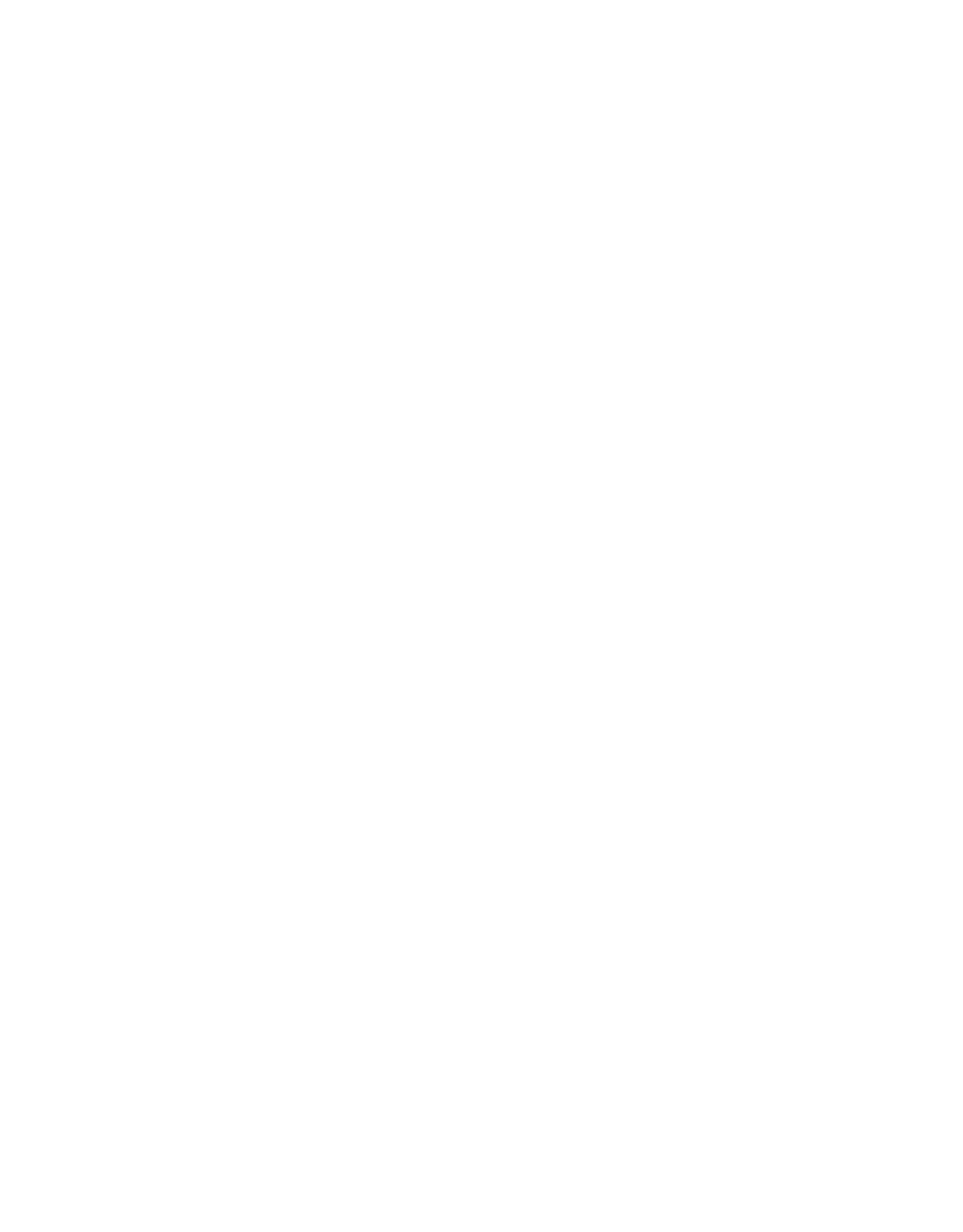# **COLLECTION OF MASSES OF THE BLESSED VIRGIN MARY**

Volume I MISSAL

APPROVED FOR USE IN THE DIOCESES OF THE UNITED STATES OF AMERICA BY THE UNITED STATES CONFERENCE OF CATHOLIC BISHOPS AND CONFIRMED BY THE APOSTOLIC SEE

> Prepared by the International Commission on English in the Liturgy *A Joint Commission of Catholic Bishops' Conferences* Washington, D.C. and the Secretariat of Divine Worship United States Conference of Catholic Bishops Washington, D.C.

Liturgical Press Collegeville, Minnesota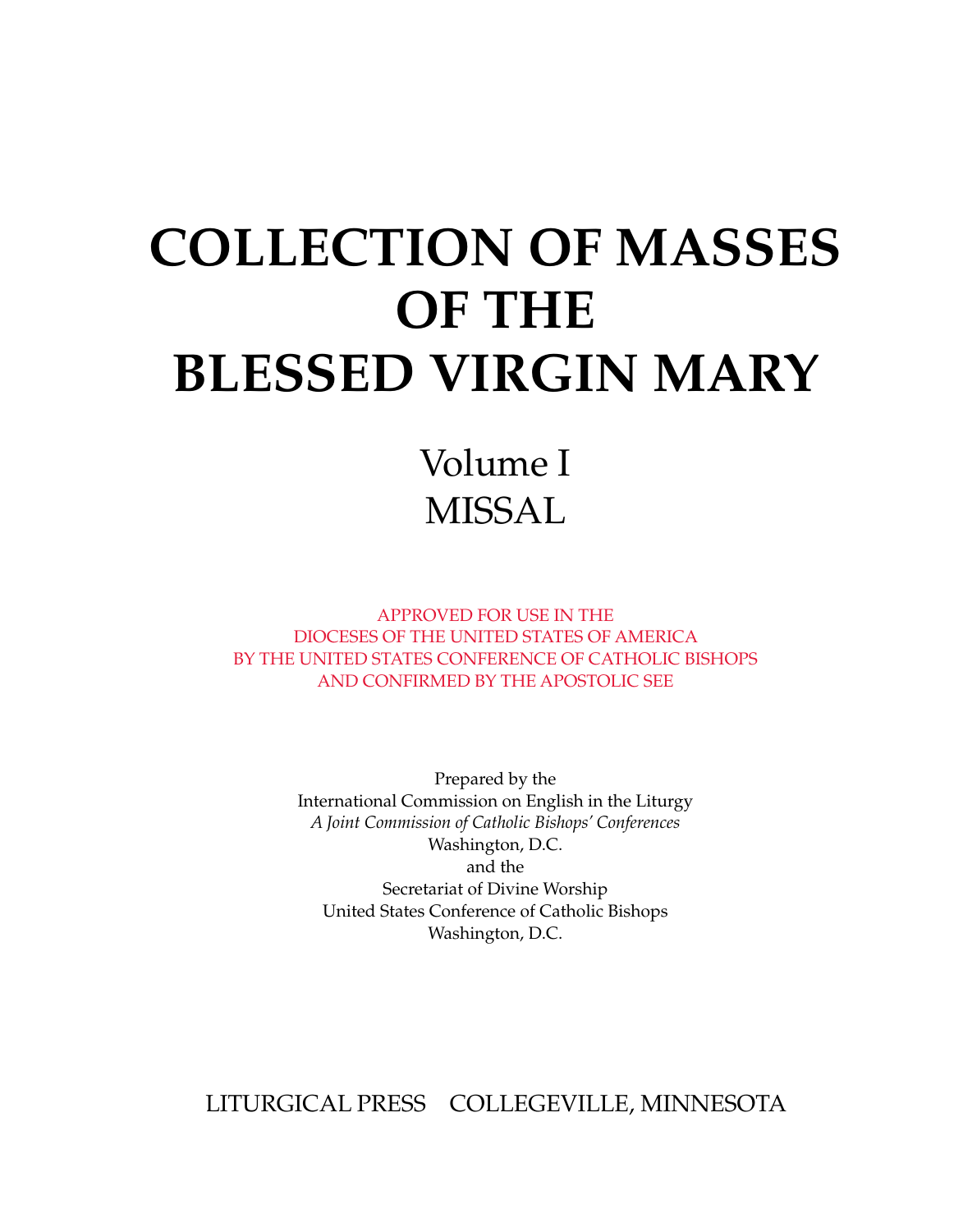*Concordat cum originali:* W Most Reverend Gregory M. Aymond Chairman, USCCB Committee on Divine Worship after review by Reverend Monsignor Richard B. Hilgartner Executive Director, USCCB Secretariat of Divine Worship

Published by authority of the Committee on Divine Worship, United States Conference of Catholic Bishops

Permission to reprint this ritual with adaptations to conform to *The Roman Missal, Third Edition*, was given by the Congregation for Divine Worship and the Discipline of the Sacraments in a letter dated July 19, 2011 (Prot. n. 692/11/L).

#### ACKNOWLEDGMENTS

The English translation of *Collection of Masses of the Blessed Virgin Mary* © 1987, 1989, International Commission on English in the Liturgy Corporation (ICEL); excerpts from the English translation of *The Roman Missal* © 2010 ICEL; excerpts from the English translation of *Documents on the Liturgy*, 1963–1979: *Conciliar, Papal, and Curial Texts* © 1982, ICEL, 1100 Connecticut Avenue, NW, Suite 710, Washington, DC 20036-4101. All rights reserved.

The reproduction of this translation in any form requires the written permission of the International Commission on English in the Liturgy, in accordance with its policy on copyright and procedure.

Arrangement of the edition © 2012, United States Conference of Catholic Bishops, 3211 4th Street, NE, Washington, DC 20017. All rights reserved.

No portion of this work, COLLECTION OF MASSES OF THE BLESSED VIRGIN MARY, may be reproduced or transmitted in any form or by any means, electronic or mechanical, including photocopying, recording, or by any information storage or retrieval system, without permission in writing from the copyright owners.

Cover design by Martin Erspamer, OSB, a monk of Saint Meinrad Archabbey.

Copyright © 2012 by Order of St. Benedict, Inc., Collegeville, Minnesota 56321. Printed in the United States of America.

ISBN 978-0-8146-3486-8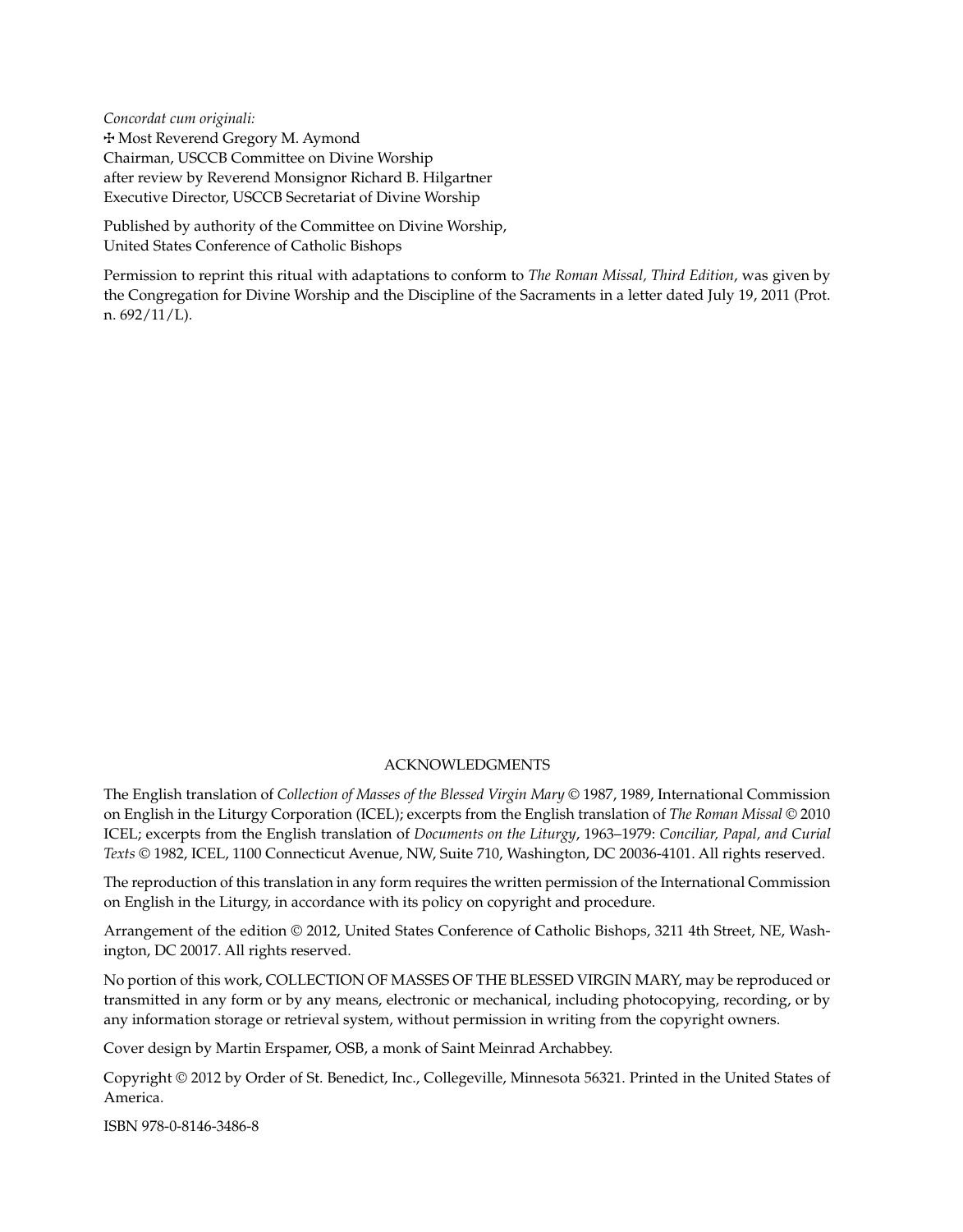## **CONTENTS**

Foreword vii

Decree of the Congregation for Divine Worship and the Discipline of the Sacraments ix Decree of Confirmation x

Decree of the National Conference of Catholic Bishops xi

#### **GENERAL INTRODUCTION** xiii

#### **SIGLA** xxv

#### **ADVENT** 1

- 1. The Blessed Virgin Mary, Chosen Daughter of Israel 2
- 2. The Blessed Virgin Mary and the Annunciation of the Lord 5
- 3. The Visitation of the Blessed Virgin Mary 7

#### **CHRISTMAS TIME** 11

- 4. Holy Mary, Mother of God 12
- 5. The Blessed Virgin Mary, Mother of the Savior 15
- 6. The Blessed Virgin Mary and the Epiphany of the Lord 17
- 7. The Blessed Virgin Mary and the Presentation of the Lord 20
- 8. Our Lady of Nazareth 23
- 9. Our Lady of Cana 26

#### **LENT** 29

- 10. Holy Mary, Disciple of the Lord 30
- 11. The Blessed Virgin Mary at the Foot of the Cross, I 33
- 12. The Blessed Virgin Mary at the Foot of the Cross, II 36
- 13. The Commending of the Blessed Virgin Mary 39
- 14. The Blessed Virgin Mary, Mother of Reconciliation 42

#### **EASTER TIME** 45

15. The Blessed Virgin Mary and the Resurrection of the Lord 46

16. Holy Mary, Fountain of Light and Life 48

17. Our Lady of the Cenacle 51

18. The Blessed Virgin Mary, Queen of Apostles 54

#### **THE ORDER OF MASS** 57

Prefaces 80 Eucharistic Prayer I (The Roman Canon) 139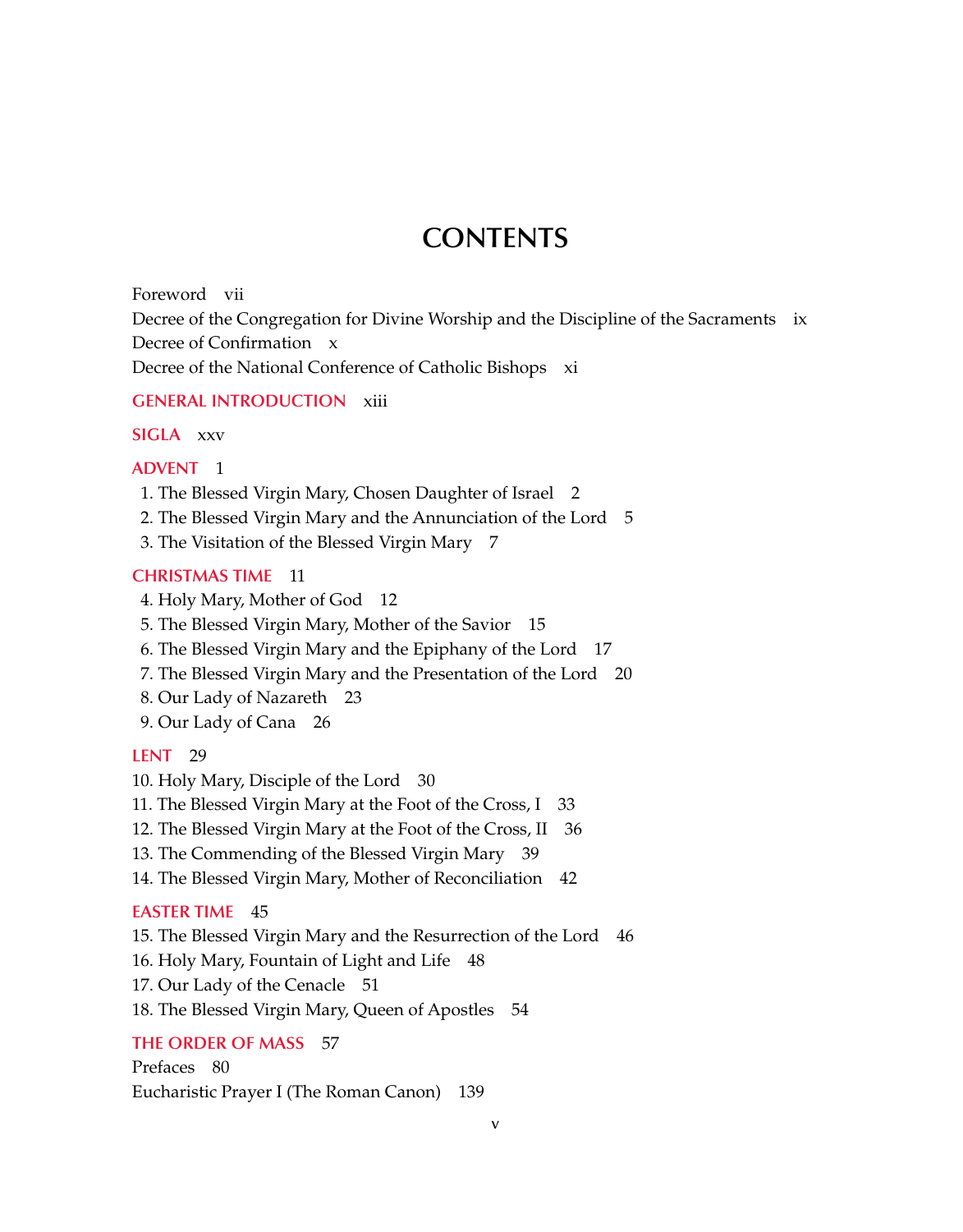Eucharistic Prayer II 146 Eucharistic Prayer III 151 Eucharistic Prayer IV 157 Appendix: Solemn Blessings 175

#### **ORDINARY TIME** 181

#### **Section 1** 183

- 19. Holy Mary, Mother of the Lord 184
- 20. Holy Mary, the New Eve 186
- 21. The Holy Name of the Blessed Virgin Mary 189
- 22. Holy Mary, Handmaid of the Lord 192
- 23. The Blessed Virgin Mary, Temple of the Lord 194
- 24. The Blessed Virgin Mary, Seat of Wisdom 197
- 25. The Blessed Virgin Mary, Image and Mother of the Church, I 200
- 26. The Blessed Virgin Mary, Image and Mother of the Church, II 203
- 27. The Blessed Virgin Mary, Image and Mother of the Church, III 206
- 28. The Immaculate Heart of the Blessed Virgin Mary 209
- 29. The Blessed Virgin Mary, Queen of All Creation 212

#### **Section 2** 215

- 30. The Blessed Virgin Mary, Mother and Mediatrix of Grace 216
- 31. The Blessed Virgin Mary, Fountain of Salvation 219
- 32. The Blessed Virgin Mary, Mother and Teacher in the Spirit 222
- 33. The Blessed Virgin Mary, Mother of Good Counsel 224
- 34. The Blessed Virgin Mary, Cause of Our Joy 226
- 35. The Blessed Virgin Mary, Pillar of Faith 229
- 36. The Blessed Virgin Mary, Mother of Fairest Love 232
- 37. The Blessed Virgin Mary, Mother of Divine Hope 235
- 38. Holy Mary, Mother of Unity 238

#### **Section 3** 241

- 39. Holy Mary, Queen and Mother of Mercy 242
- 40. The Blessed Virgin Mary, Mother of Divine Providence 245
- 41. The Blessed Virgin Mary, Mother of Consolation 248
- 42. The Blessed Virgin Mary, Help of Christians 251
- 43. Our Lady of Ransom 253
- 44. The Blessed Virgin Mary, Health of the Sick 256
- 45. The Blessed Virgin Mary, Queen of Peace 259
- 46. The Blessed Virgin Mary, Gate of Heaven 262

#### **INDEXES**

Alphabetical Index of Masses 265 Alphabetical Index of Prefaces 268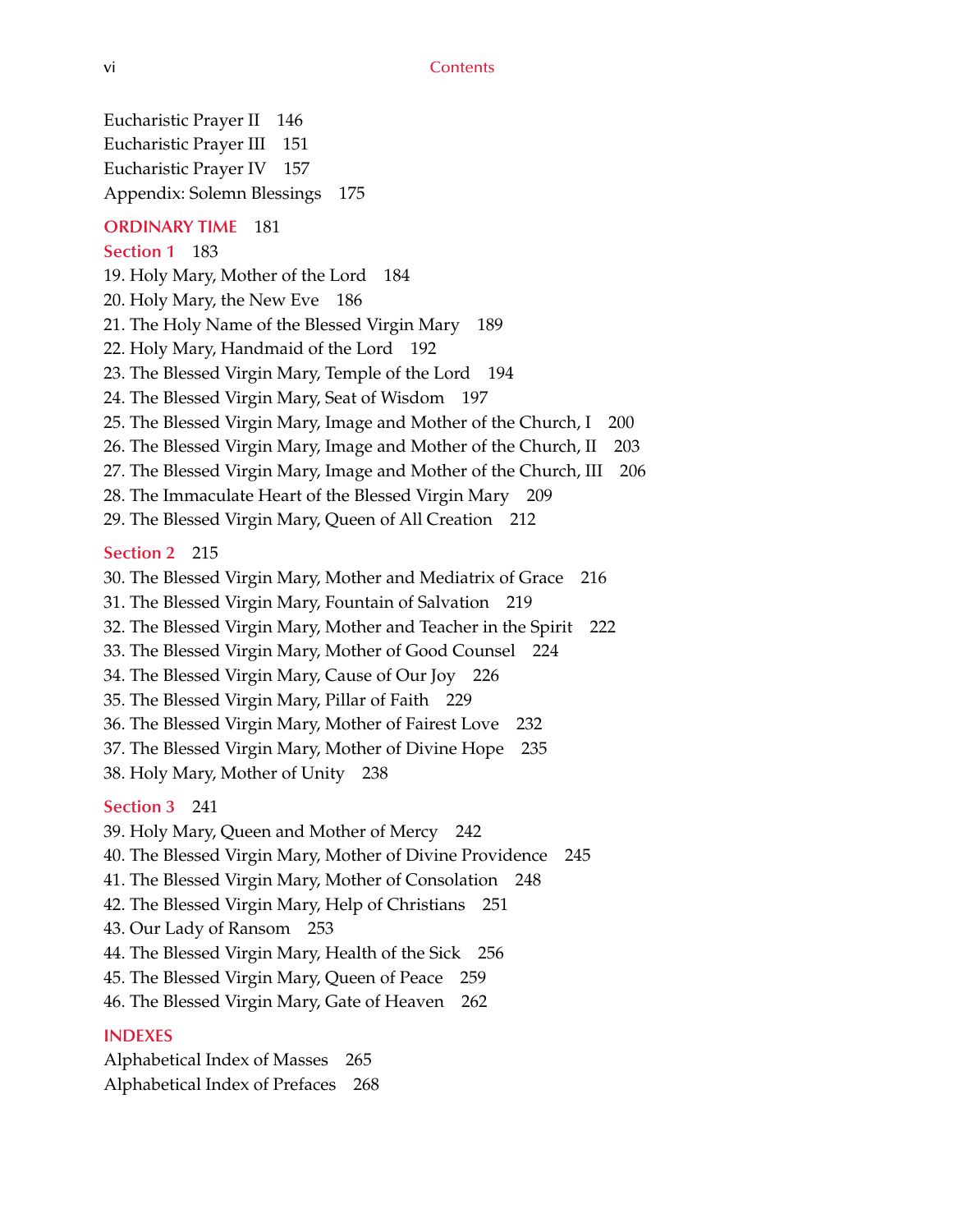## **FOREWORD**

Throughout its history the Church has shown a special love and devotion to Mary. The Council of Ephesus bestowed upon the Blessed Virgin her highest and most significant title, *Theotokos*— "God–bearer," that is, Mother of God. Century after century Mary has been praised as being "higher than the cherubim and more glorious than the seraphim" because she said yes to God and through her the Word became flesh and lived among us.

As the Church has reflected on the person and life of Mary, it has come to a deeper realization of what it is to follow Christ. In fact, the early Church saw her as the model—the ideal Christian—who faithfully follows the Lord in word and action. The Second Vatican Council referred to her as the Mother of the Church, since her cooperation in God's plan for the salvation of all helped to make the existence of the Church a reality in this world.

Filled with the Holy Spirit, Mary cried out with joy that "From this day all generations will call me blessed: the Almighty has done great things for me, and holy is his Name." Mary's prophecy has become reality as the Church in the East and the West has glorified God for the humble virgin whom God has exalted for her ever-faithful love.

This collection of Masses in honor of the Blessed Virgin Mary has been a helpful resource as witness to the many ways and reasons Christians have honored Mary. We are happy to re–issue this collection with revisions and adaptations to conform to *The Roman Missal, Third Edition*, so that these Masses will continue to be a source of inspiration and to foster devotion to Mary. Whereever these prayers coincide with prayers in *The Roman Missal, Third Edition,* they were replaced with the new translation. Other adaptations to the language and style of *The Roman Missal* involved the concluding formula of the orations, the Preface dialogue, the introductory formula of the Prefaces, and the Order of Mass. These Masses are a meditation on the history of our salvation in Christ and the very nature of the Christian life. Through the use of this resource of Scripture, prayer, and praise may we join Mary in proclaiming the greatness of the Lord and ever rejoicing in God our Savior.

 $\pm$  Gregory M. Aymond Archbishop of New Orleans Chairman, Committee on Divine Worship United States Conference of Catholic Bishops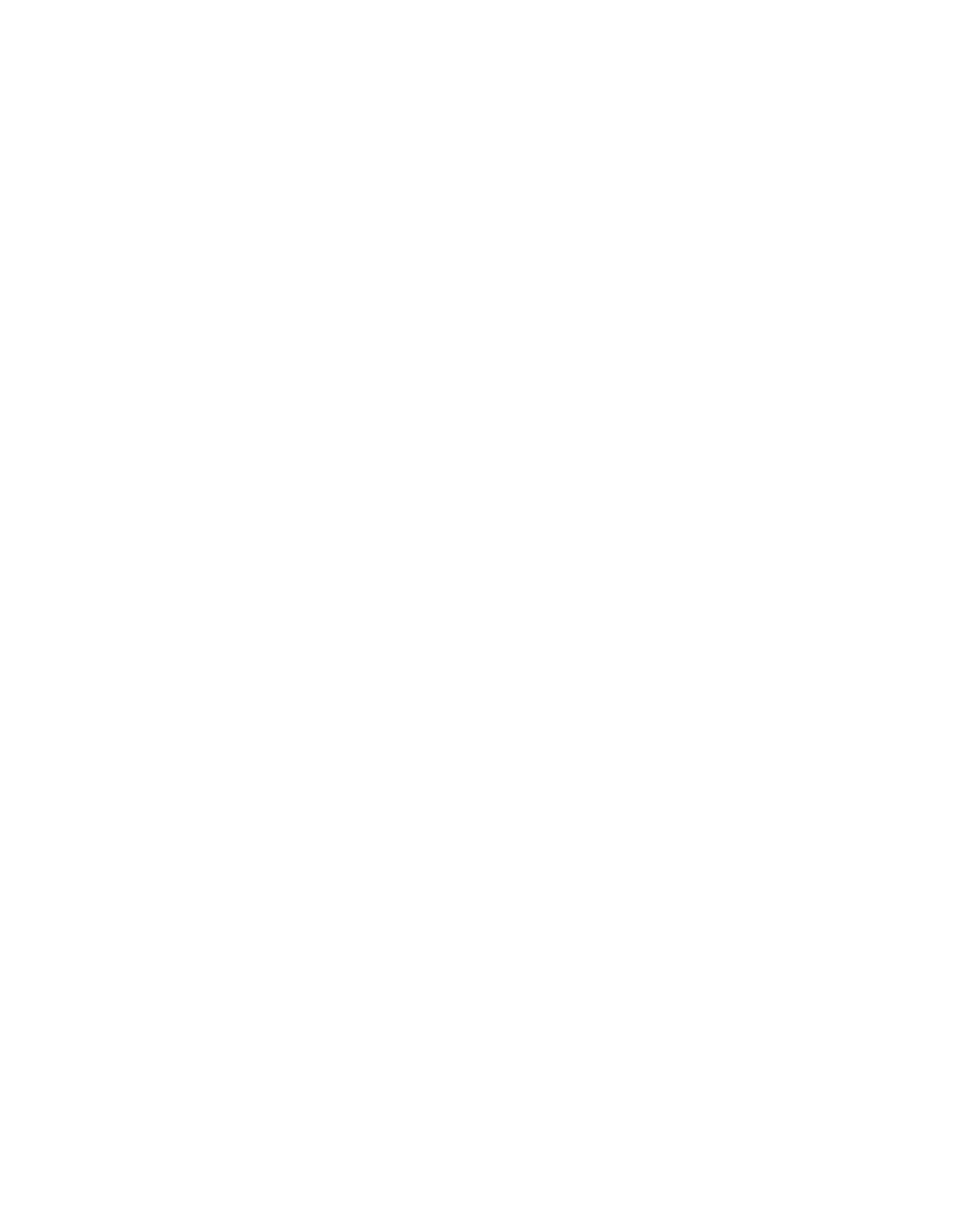## **CONGREGATION FOR DIVINE WORSHIP**

Prot. no. 309/86

#### **DECREE**

In celebrating the mystery of Christ, the Church also frequently and with deep reverence honors the Blessed Virgin Mary, because of her close bonds with her Son. She is revered by the Church as the new Eve, who, in view of the death of her Son, received at the moment of her conception a higher form of redemption. She is revered as mother, who through the power of the Holy Spirit gave virginal birth to her Son. She is revered as the disciple of Christ, who treasured in her heart the words of Christ the Master. She is revered as the faithful companion of the Redeemer, who, as God had planned, devoted herself with selfless generosity to her Son's mission.

The Church also sees in the Blessed Virgin a preeminent and unique member, graced with all virtue. The Church lovingly cherishes her and never ceases to ask for her protection, for she is the Mother entrusted to us by Christ on the altar of the Cross. The Church proclaims Mary as companion and sister in the journey of faith and in the adversities of life. In Mary, enthroned at Christ's side in the kingdom of heaven, the Church joyfully contemplates the image of its own future glory.

The Fathers of the Second Vatican Ecumenical Council thoroughly reviewed the Church's teaching on the place of the Blessed Virgin Mary within the mystery of Christ and his Church, and also issued principles and norms for the reform of the liturgy. As a consequence, the particular Churches as well as a number of religious institutes have composed new Mass propers. These Masses have been created on the basis of the study of ancient liturgical sources and of the writings of the Fathers of the Church of both the East and the West, on an examination of the documents of the Church's magisterium, and on a judicious balancing of the old and the new. As a result of this work of reform, existing Masses of the Blessed Virgin Mary have been accurately revised and corrected and new Masses composed.

Because of the great number of requests from pastors and the faithful and especially from rectors of Marian shrines, it seemed opportune to publish a collection selected from existing Marian Mass formularies, many of which are outstanding for their teaching, piety, and the significance of their texts. The collection was arranged to cover the cycle of the liturgical year, so that this new organ of the liturgy might foster both in communities and in individuals a genuine devotion toward the Mother of the Lord.

By his apostolic authority Pope John Paul II has approved the *Collectio Missarum de beata Maria Virgine* and has ordered its publication.

Therefore, by special mandate of the Pope, this Congregation for Divine Worship publishes *the Collectio Missarum de beata Maria Virgine*. The Latin text may be used as soon as the book appears. After the Holy See has reviewed the vernacular version, its use will be authorized on the date determined by the Conference of Bishops.

All things to the contrary notwithstanding.

From the office of the Congregation for Divine Worship, 15 August 1986, solemnity of the Assumption of the Blessed Virgin Mary.

> Augustin Cardinal Mayer *Prefect*

W Virgilio Noè *Archbishop of Voncara Secretary*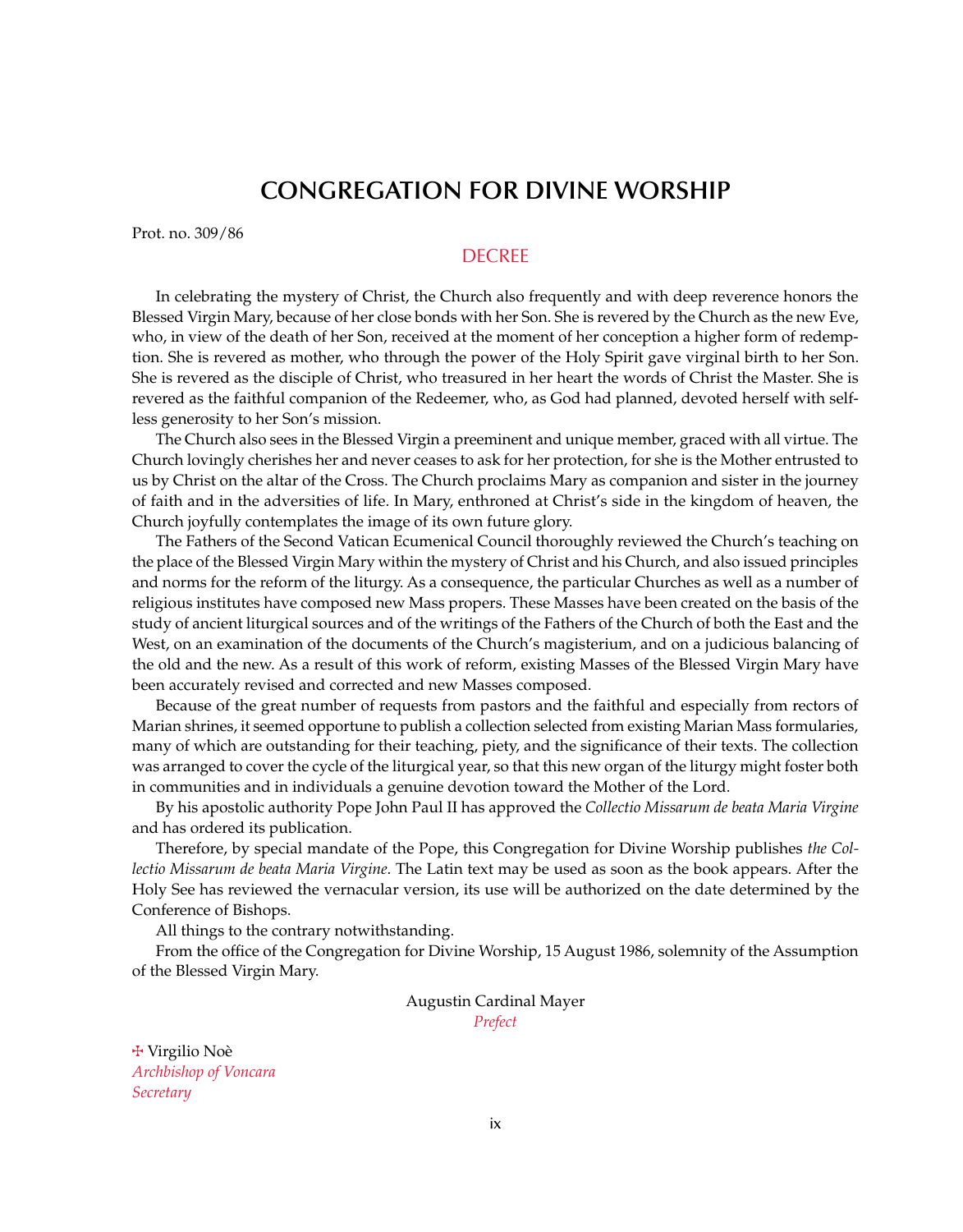## **CONGREGATION FOR DIVINE WORSHIP AND THE DISCIPLINE OF THE SACRAMENTS**

Prot. N. 778/89

#### DECREE

At the request of His Excellency, the Most Reverend Daniel E. Pilarczyk, Archbishop of Cincinnati and President of the National Conference of Catholic Bishops, in a letter dated November 28, 1989, and by virtue of the faculties granted to this Congregation by the Supreme Pontiff, Pope John Paul II, we gladly approve, that is, confirm *ad interim* the English text of the book *Collectio Missarum de Beata Maria Virgine* (Green Book), as it appears in the attached copy.

This decree, by which the requested confirmation is granted by the Apostolic See, is to be included in its entirety in the published text. Two copies of the printed text should be sent to this Congregation.

All things to the contrary notwithstanding.

From the Congregation for Divine Worship and the Discipline of the Sacraments, 20 March 1990.

Eduardo Cardinal Martinez *Prefect*

W Lajos Kada *Titular Archbishop of Tibica Secretary*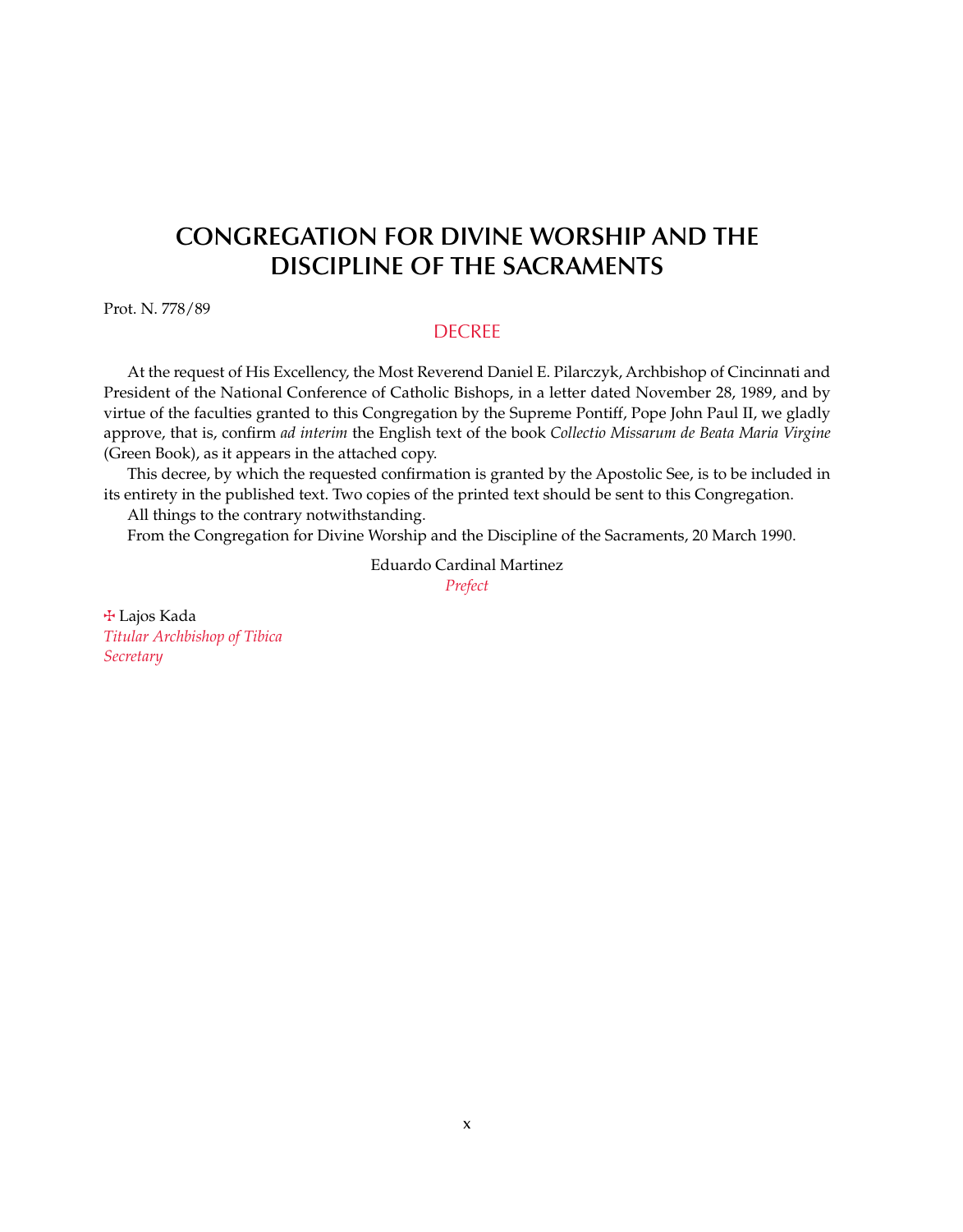## **NATIONAL CONFERENCE OF CATHOLIC BISHOPS UNITED STATES OF AMERICA**

#### **DECREE**

In accord with the norms established by the decree of the Sacred Congregation of Rites in *Cum, nostra aetate* (27 January 1966), this edition of the *Collection of Masses of the Blessed Virgin Mary* is declared to be the vernacular typical edition of *Collectio Missarum de Beata Maria Virgine* in the dioceses of the United States of America, and is published by authority of the National Conference of Catholic Bishops.

The *Collection of Masses of the Blessed Virgin Mary* was canonically approved for use *ad interim* by the Administrative Committee of the National Conference of Catholic Bishops on 27 September 1989 and was subsequently confirmed by the Apostolic See by decree of the Congregation for Divine Worship on 20 March 1990 (Prot. N. 778/89).

As of 8 September 1992 the *Collection of Masses of the Blessed Virgin Mary* may be published and used in the liturgy. The solemnity of the Immaculate Conception, 8 December 1992, is hereby established as the effective date for the use of the *Collection of Masses of the Blessed Virgin Mary* in the dioceses of the United States of America. From that day forward no other English version may be used.

Given at the General Secretariat of the National Conference of Catholic Bishops, Washington, DC, on 31 May 1992, the feast of the Visitation.

> W Daniel E. Pilarczyk *Archbishop of Cincinnati President National Conference of Catholic Bishops*

Robert N. Lynch *General Secretary*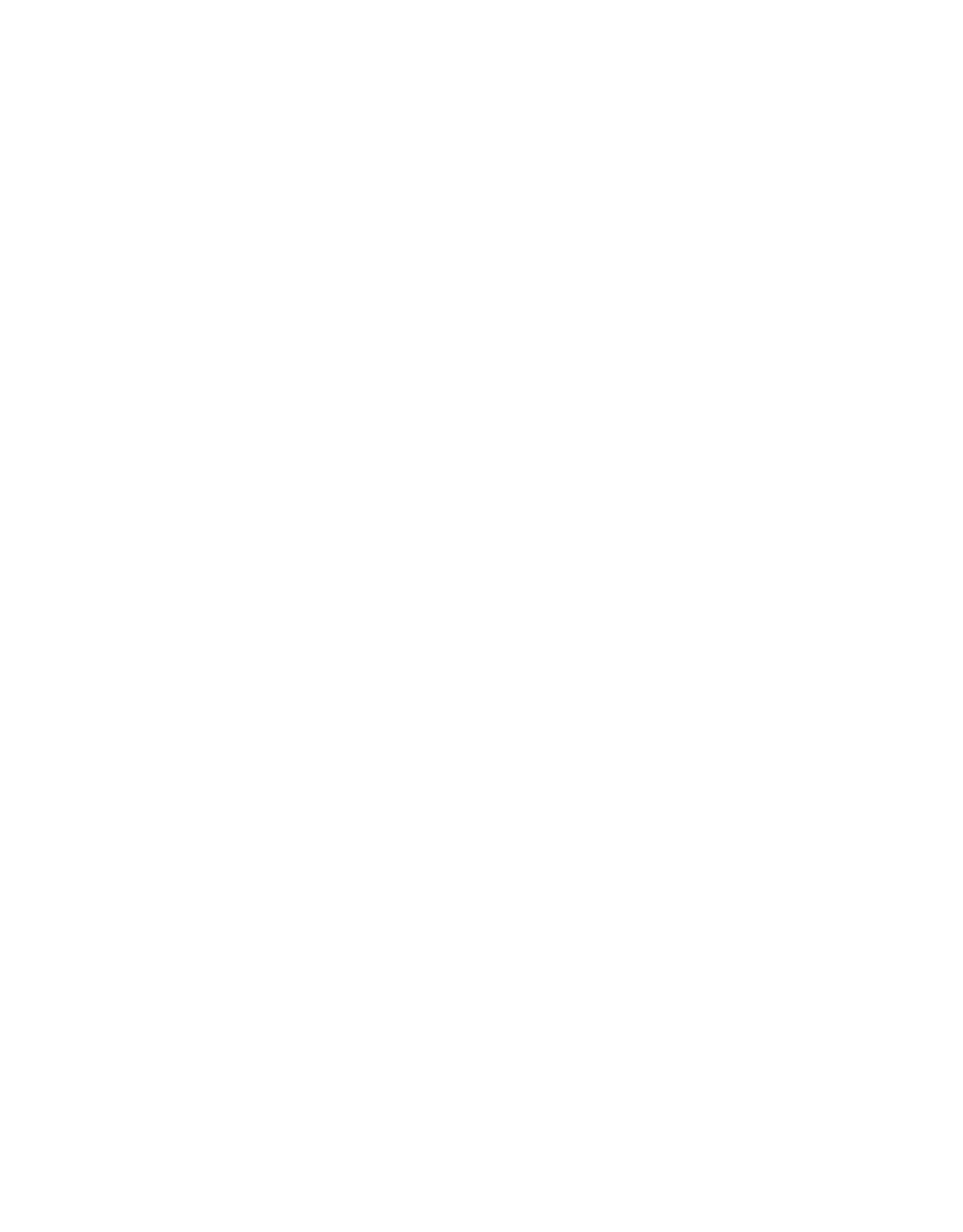## **GENERAL INTRODUCTION**

1 In its presentation of Catholic teaching on the veneration due to Mary as the Mother of Christ, the Second Vatican Council in the Dogmatic Constitution on the Church *Lumen gentium* "counsels all the Church's children to foster wholeheartedly the cultus—especially the liturgical cultus—of the Blessed Virgin:"1 In the Constitution on the Liturgy *Sacrosanctum Concilium* the Council explains the focus and intent of the universal Church in its liturgical cultus of the Blessed Virgin: "In celebrating the annual cycle of Christ's mysteries, the Church honors with special love Mary, the Mother of God, who is joined by an inseparable bond to the saving work of her Son. In her the Church holds up and admires the most excellent effect of the redemption and joyfully contemplates, as in a flawless image, that which the Church itself desires and hopes wholly to be."2

2 Prompted by the call of the Second Vatican Council and guided by the ageold practice and wisdom of the Church, the Apostolic See has gladly devoted its energies to the right promotion of devotion to the Mother of God. Accordingly, in the Roman Liturgy veneration toward the Blessed Virgin Mary is expressed in many wonderful ways, as the General Roman Calendar integrates commemorations of her into the cycle of the liturgical year.<sup>3</sup>

3 Thus on the basis of the arrangement of the Calendar the Roman Liturgy frequently in the course of the year provides the faithful with the opportunity of remembrance of the Blessed Virgin's participation in the mystery of salvation. Clear witnesses to Catholic devotion toward Mary are to be found not only in *The Roman Missal* and *The Liturgy of the Hours*, but also in other liturgical books that contain special celebrations as commemorations to honor the lowly, now glorious Mother of Christ.4

## I. THE BLESSED VIRGIN MARY IN THE CELEBRATION OF THE MYSTERY OF CHRIST

4 Through its sacred signs the liturgy celebrates the work of salvation that God the Father accomplished through Christ in the Holy Spirit. This salvation is a work that God the Father has carried on through the ages.

<sup>1</sup> No. 67: AAS 57 (1965), p. 65; English tr., ICEL, *Documents on the Liturgy*, 1963–1979: *Conciliar, Papal, and Curial Texts*, hereafter DOL (The Liturgical Press, Collegeville, Minn., 1982) 4, no. 161.

<sup>2</sup> Art. 103: AAS 56 (1964), p. 125; DOL 1, no. 103.

<sup>3</sup> Cf. Paul VI, Apostolic Exhortation *Marialis cultus*, no. 2: AAS 66 (1974), p. 117; DOL 467, no. 3900.

<sup>4</sup> Cf., for example, the Roman Ritual, *Book of Blessings* (English edition, 1987), ch. 29, "Order for the Blessing of an Image of the Blessed Virgin Mary," nos. 1004–1017. Cf. also *Order of Crowning an Image of the Blessed Virgin Mary* (English edition, 1986).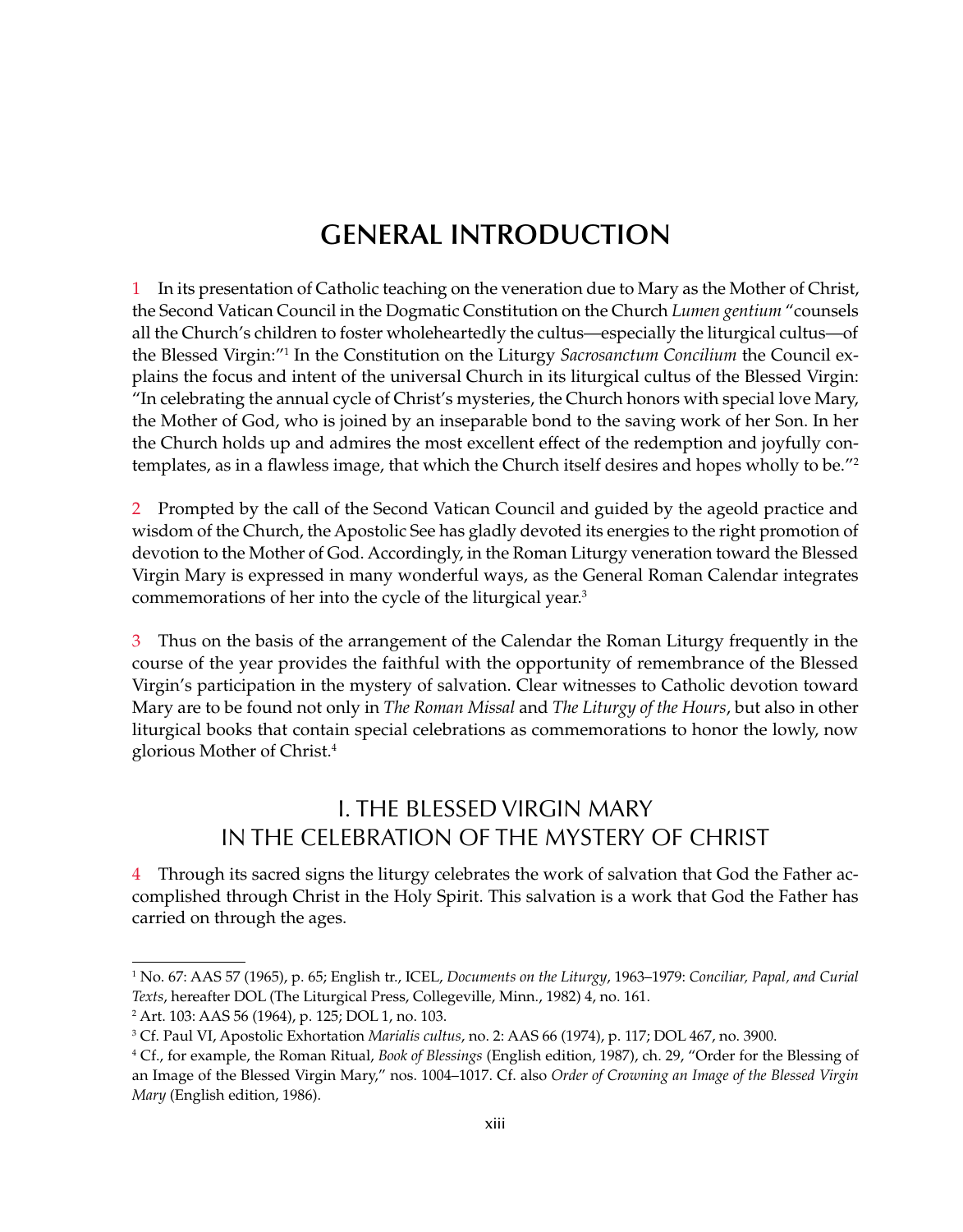This is the salvation announced by the patriarchs and prophets. "The divine plan for the Old Testament was above all arranged so as to prepare, to proclaim in prophecy (cf. Luke 22:44; John 5:39; 1 Peter 1:10), and to prefigure through types (cf. 1 Corinthians 10:11) the coming of Christ, the Redeemer of all, and of his messianic kingdom."5

This is the salvation that was fully revealed in Christ Jesus. In the womb of the Virgin of Nazareth, Jesus the Son of God took our human nature and became the Mediator of the Old and the New Covenant. In his Paschal Mystery he brought about our reconciliation with the Father (cf. Colossians 1:22; 2 Corinthians 5:18-19) and through the Spirit of adoption given to us (cf. Romans 8:15-17; Galatians 4:5-6) he joined us closely to himself, so that in spirit and in truth (cf. John 4:23) we might offer worship acceptable to the Father.

This is the salvation that comes to pass in the "age of the Church" through the proclamation of the Gospel and the celebration of the Sacraments (cf. Matthew 28:18-20), which through the centuries make it possible for all to hold fast to the word of salvation and to enter into the Paschal Mystery.

This is the salvation that will reach its consummation in Christ's glorious Second Coming (cf. Matthew 24:30; Acts 1:11), when, having destroyed death, he will subject all things to himself and deliver his kingdom to the Father (cf. 1 Corinthians 15:24-28).

5 When the Church celebrates the sacred mysteries, it celebrates the entire, integral work of salvation. By celebrating things past the Church in a certain sense brings about their presence and in the "mystical today"<sup>6</sup> accomplishes the salvation of the faithful, who as pilgrims through life are in search of that city which is to come (cf. Hebrews 13:14).

Mary, who by the plan of God for the sake of Christ and the Church "was intimately involved in the history of salvation,"7 was actively present in various, wonderful ways in the mysteries of Christ's life.

6 Masses of the Blessed Virgin Mary have their meaning and purpose from her close participation in the history of salvation. Therefore when the Church commemorates the role of the Mother of the Lord in the work of redemption or honors her privileges, it is above all celebrating the events of salvation in which, by God's salvific plan, the Blessed Virgin was involved in view of the mystery of Christ.

#### *Masses of the Blessed Virgin Mary celebrate the action of God for our salvation*

7 Among these events of salvation the Church at the beginning of the liturgical year celebrates the work of God in preparing the Mother of the Redeemer. In her "after the long wait for the fulfill-

<sup>5</sup> Vatican Council II, Dogmatic Constitution on Divine Revelation *Dei Verbum*, no. 15: AAS 58 (1966), p. 825; DOL 14, no. 217.

<sup>6</sup> Cf., for example, *The Liturgy of the Hours*, 25 December, Christmas, Evening Prayer II, antiphon for the Canticle of Mary; 6 January, Epiphany, Evening Prayer II, antiphon for the Canticle of Mary; 2 February, Presentation of the Lord, Evening Prayer II, antiphon for the Canticle of Mary; Ascension, Evening Prayer II, antiphon for the Canticle of Mary.

<sup>7</sup> Vatican Council II, Dogmatic Constitution on the Church *Lumen gentium*, no. 65: AAS 57 (1965), p. 64.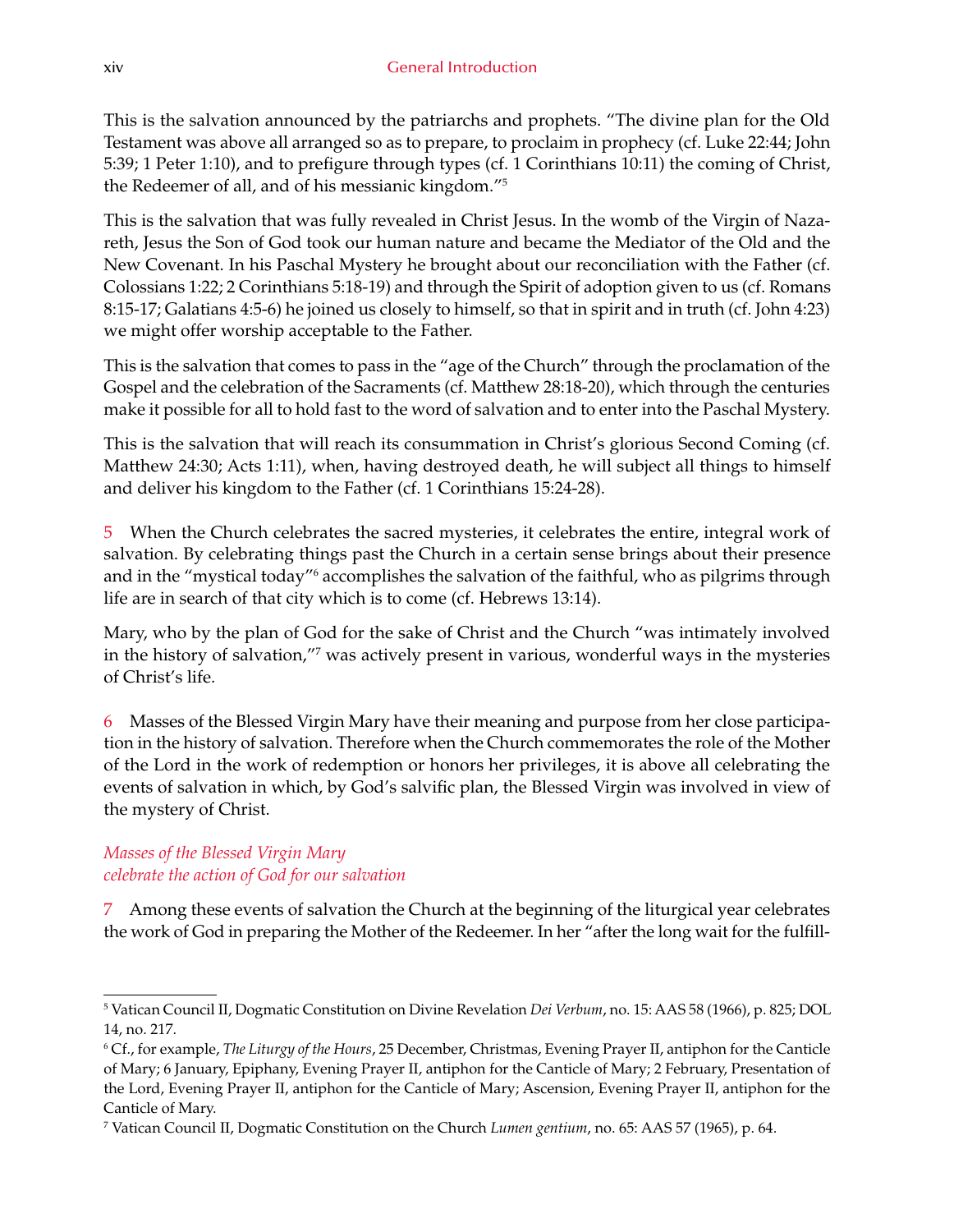ment of the promise, the time at last came to pass and the new divine economy was established."<sup>8</sup> God came with his grace to Mary and from the first instant of her conception preserved her from all stain of sin, filled her with the gifts of the Holy Spirit, and continued to shelter her with his love, doing great things for her (cf. Luke 1:29) for the sake of our salvation.

8 The Church also celebrates God's intervention in human history in the celebration of the Incarnation of the Word, the birth of Christ and its revelation to the shepherds and the Magi (the first Jewish and the first Gentile converts to the Church, cf. Luke 2:15-16; Matthew 2:1-12), and in the celebration of other events of Christ's infancy. Mary was intimately involved in all of these saving deeds of God. For this reason many of the Mass formularies, a number of which are of great antiquity and liturgical significance, in celebrating the mysteries of Christ's infancy at the same time honor his Mother's part in them.

9 The Church's liturgical celebration of the public life of our Savior, which was marked by the glorious deeds of the Father, is also a commemoration of the Blessed Virgin, "who shared in the mysteries of Christ."9 For "in Jesus' public life Mary appears on significant occasions. She was present at its beginning, when at the wedding feast of Cana, moved by compassion, she interceded and brought about the first miracle of Jesus the Messiah (cf. John 2:1-11). During his preaching mission, Mary welcomed the words in which her Son extolled the kingdom of God as transcending considerations and bonds of flesh and blood and proclaimed that the truly blessed are those who hear the word of God and keep it (cf. Mark 3:15; Luke 11:27-28), in the way that she herself heard the word of God and faithfully kept it in her heart (cf. Luke 2:19 and 51).<sup>"10</sup>

10 The Church above all celebrates God's wonderful deeds in Christ's Paschal Mystery and in this celebration finds Mary intimately joined to her Son. During his Passion, "she suffered deeply with her Only Begotten Son and, by consenting to his offering himself as Victim, she united her maternal heart to the sacrifice of the one to whom she had given birth."<sup>11</sup> God filled her with joy at the Resurrection of her Son.12 After Christ's Ascension into heaven, remaining at prayer in the upper room with the Apostles and the first disciples, she implored "the gift of the same Holy Spirit who had come upon her at the moment of the Annunciation."13

#### *The presence of Christ in celebrations of the liturgy*

11 After Christ's glorious Ascension the work of salvation is carried on above all through celebration of the liturgy, which with good reason may be called the final age in the history of salvation, since in the liturgy Christ is present to the Church in many ways.<sup>14</sup> He is present as the Head of the Mystical Body who presides over the worshiping assembly and whose members are

<sup>8</sup> Ibid., no. 55: AAS 57 (1965), p. 60.

<sup>9</sup> Ibid., no. 66: AAS 57 (1965), p. 65; DOL 4, no. 160.

<sup>10</sup> Ibid., no. 58: AAS 57 (1965), p. 61.

 $11$  Ibid., no. 58: AAS 57 (1965), p. 61.

<sup>&</sup>lt;sup>12</sup> Cf. *The Liturgy of the Hours*, Common of the Blessed Virgin Mary, Evening Prayer I and II, intercessions, alternate formulary.

<sup>13</sup> Vatican Council II, Dogmatic Constitution on the Church *Lumen gentium*, no. 59: AAS 57 (1965), p. 62.

<sup>14</sup> Cf. Vatican Council II, Constitution on the Liturgy *Sacrosanctum Concilium* (hereafter SC) art. 6–7: AAS 56 (1964), pp. 100–101; DOL 1, nos. 6–7.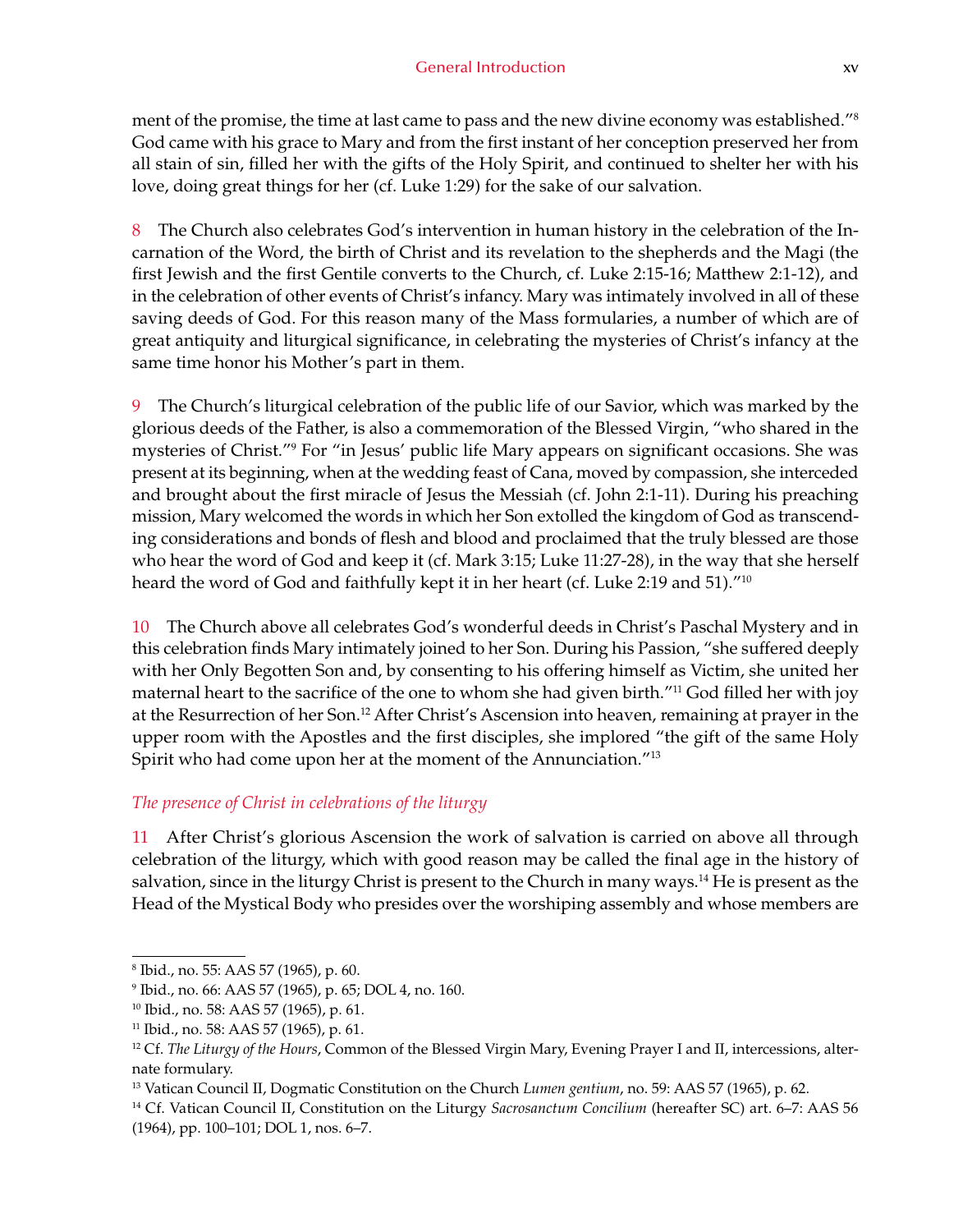marked as a kingly people. He is present as the teacher who continues to proclaim the message of his Gospel. He is present as the Priest who offers the sacrifice of the New Law and who by his power acts in the Sacraments. He is present as the Mediator who without ceasing intercedes for us with the Father (cf. Hebrews 7:25). He is present as the firstborn brother (cf. Romans 8:29) who joins his voice to the voices of his countless brothers and sisters.

The faithful who hold fast to the word of faith and "in the Spirit" take part in the celebration of the liturgy meet the Savior and are joined vitally to the event that brings his salvation.

12 Taken up gloriously into heaven and exalted at the side of her Son, the King of kings and Lord of lords (cf. Revelation 19:16), the Blessed Virgin "did not put aside the saving role given her by God the Father, but by the many ways of her intercession continues to obtain gifts for our eternal salvation."15 Because of its bonds with Mary, the Church wishes "to live the mystery of Christ"16 with her and like her and, above all in the liturgy, continually finds that the Blessed Virgin is ever present as the Mother of the Church and its advocate.

13 By its very nature the liturgy wonderfully fosters, effects, and expresses not only the communion existing between the particular Churches throughout the world, but also the communion between the Church on earth and the Angels and Saints in heaven, above all the glorious Mother of God.

Thus in union with the Blessed Virgin<sup>17</sup> and in imitation of her reverent devotion,<sup>18</sup> the Church celebrates the divine mysteries by which "God is perfectly glorified and the participants made holy."<sup>19</sup> The Church joins its voice to Mary's and praises God with her song of thanksgiving.<sup>20</sup> The Church wishes to hear the word of God as she did and to dwell upon it.<sup>21</sup> With Mary it desires to become a sharer in Christ's Paschal Mystery<sup>22</sup> and to join in his redeeming work.<sup>23</sup> In imitation of Mary at prayer in the upper room with the Apostles, the Church ceaselessly implores the gift of the Holy Spirit.<sup>24</sup> The Church invokes her intercession, flies to her protection,<sup>25</sup> prays that she

<sup>15</sup> Vatican Council II, Dogmatic Constitution on the Church *Lumen gentium*, no. 62: AAS 57 (1965), p. 63.

<sup>16</sup> Paul VI, Apostolic Exhortation *Marialis cultus*, no. 11: AAS 66 (1974), p. 124; DOL 467, no. 3909.

<sup>&</sup>lt;sup>17</sup> Cf. *The Roman Missal*, Eucharistic Prayer I (The Roman Canon), "In communion with those whose memory we venerate."

<sup>18</sup> Cf. Paul VI, Apostolic Exhortation *Marialis cultus*, nos. 16–20: AAS 66 (1974), pp. 128–132; DOL 467, nos. 3914–3918.

<sup>19</sup> SC, art. 7: AAS 56 (1964), p. 101; DOL 1, no. 7.

<sup>20</sup> Cf. *The Roman Missal*, 31 May, Visitation, Collect; cf. also Preface II of the Blessed Virgin Mary.

<sup>21</sup> Cf. Roman Ritual, *Book of Blessings*, ch. 4, "Orders for Blessings That Pertain to Catechesis and to Communal Prayer," intercessions, no. 383.

<sup>22</sup> Cf. *The Roman Missal*, 15 September, Our Lady of Sorrows, Collect; Roman Ritual, *Book of Blessings*, ch. 34, "Order for the Blessing of Stations of the Cross," intercessions, no. 1108.

<sup>23</sup> Cf. *The Roman Missal*, Votive Mass of Our Lady, Mother of the Church, Prayer over the Offerings.

<sup>24</sup> Cf. ibid., Preface.

<sup>25</sup> Cf. *Liturgia Horarum*, the Marian antiphon for the end of night prayer *Sub tuum praesidium* (not included in the English translation of the *Liturgia Horarum*).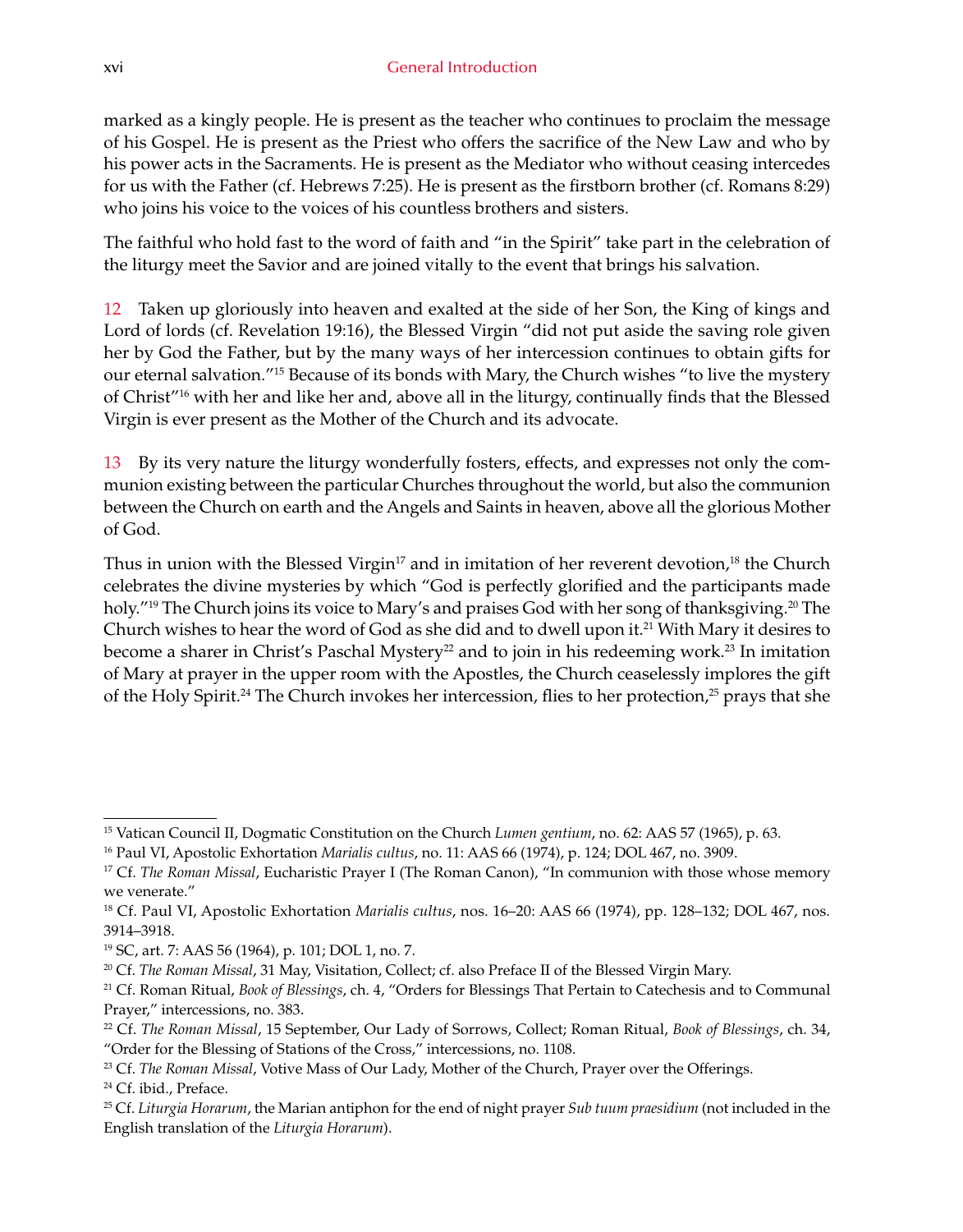visit the faithful people and fill them with the gifts of grace,<sup>26</sup> and, under her watchful and gracious gaze upon its progress, goes confidently forward with her to meet Christ.<sup>27</sup>

#### *The power of Mary's example in celebrations of the liturgy*

14 The liturgy, which possesses the wonderful power of bringing to mind the realities and events of the past and of making them present here and now, often presents to the faithful the image of the Virgin of Nazareth, who "dedicated herself totally, as handmaid of the Lord, to the person and the work of her Son, serving the mystery of redemption under him and with him."28

Thus the Mother of Christ, especially in liturgical services, shines radiantly as the "exemplar of the virtues"29 and of faithful cooperation in the work of salvation.

15 In doctrine and language deriving from the Fathers of the Church, the liturgy finds many ways to express the power of the Blessed Virgin as exemplar of the Christian life. Particularly when the liturgy seeks to highlight her sanctity and to present her to the faithful as the devoted handmaid of the Father (cf. Luke 1:38; 2:48) and the perfect disciple of Christ, the liturgy calls her the *exemplar*. It calls her a *figure* when it seeks to indicate that her manner of life as virgin, spouse, and mother provides a portrait of the life of the Church and shows the path it must take in its journey of faith and its following of Christ. Finally, the liturgy refers to her as *image*, in order to make it clear that in the Blessed Virgin, who is already perfectly fashioned in the likeness of her Son, the Church "joyfully contemplates, as in a flawless image, that which the Church itself desires and hopes wholly to be."30

16 In the liturgy, therefore, the Church invites the faithful to imitate the Blessed Virgin, above all for the faith and obedience with which she lovingly embraced the divine plan of salvation. The hymns and euchological texts of the liturgy unfold the beautiful panoply of virtues in the Mother of Christ that the Church, led by the Holy Spirit, has discovered in its prayer and has learned in its contemplation.

17 The powerful example of Mary that shines out in the celebration of the liturgy urges the faithful to become like the Mother, in order that they might be fashioned more completely in the likeness of her Son. Her example also prompts the faithful to celebrate the mysteries of Christ with that same spirit of reverent devotion with which she took part in the birth of her Son, in his epiphanies, and in his Death and Resurrection. In particular, Mary's example urges the faithful: to treasure the word of God in their hearts and dwell upon it assiduously; to praise God exultantly and thank him joyously; to serve God and neighbor faithfully and offer themselves generously; to pray with perseverance and make their petitions with confidence; to act in all things with mercy and humility; to cherish the law of God and embrace it with love; to love God in everything and above everything else; to be ready to meet Christ when he comes.

<sup>26</sup> Cf. *Liturgia Horarum*, 31 May, Visitation, Office of Readings, the hymn *Veni, praecelsa Domina* (not included in the English translation of the *Liturgia Horarum*).

<sup>27</sup> Cf. *The Roman Missal*, Votive Mass of Our Lady, Mother of the Church, Preface.

<sup>28</sup> Vatican Council II, Dogmatic Constitution on the Church *Lumen gentium*, no. 56: AAS 57 (1965), p. 60.

<sup>29</sup> Ibid., no. 65: AAS 57 (1965), p. 64.

<sup>30</sup> SC, art. 103: AAS 56 (1964), p. 125; DOL 1, no. 103. Cf. also *The Roman Missal*, 15 August, Assumption, Preface.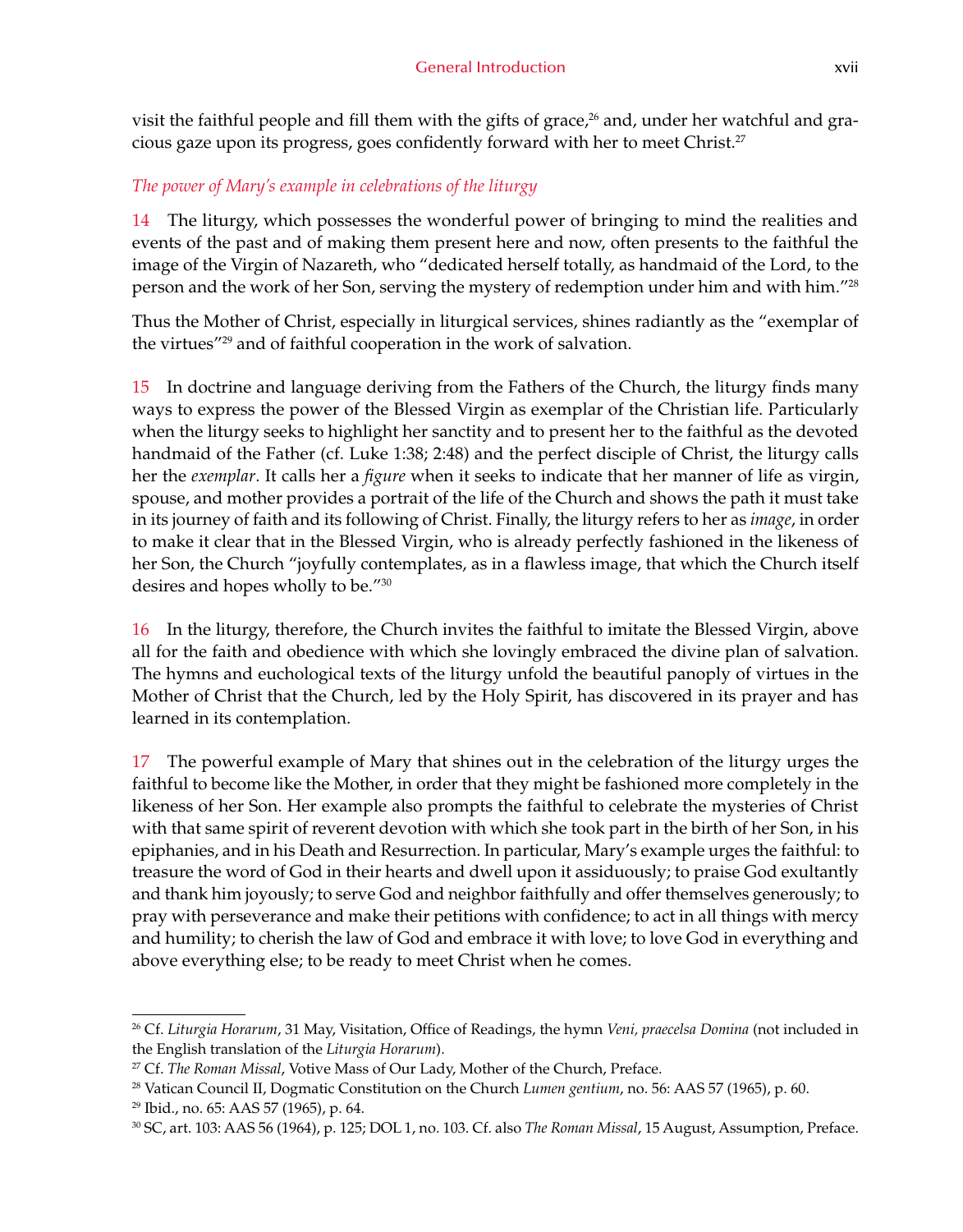18 In the celebration of Masses of the Blessed Virgin, Priests and all others who have pastoral responsibilities are to strive above all to teach the faithful that the Eucharistic Sacrifice is the memorial of the Death and Resurrection of Christ and to move them to take part in it actively and fully. But Priests and others are not to fail to point out the power of Mary's example that can do so much for the sanctification of the faithful.

## II. NATURE OF THE *COLLECTION OF MASSES*

19 The *Collection of Masses of the Blessed Virgin Mary*, approved by Pope John Paul II and promulgated by the Congregation for Divine Worship, has a specific purpose with regard to the *cultus* of the Blessed Virgin Mary. The Collection seeks to promote celebrations that are marked by sound doctrine, the rich variety of their themes, and their rightful commemoration of the saving deeds that the Lord God has accomplished in the Blessed Virgin in view of the mystery of Christ and the Church.

20 The *Collection of Masses* is made up principally of the texts for Marian Masses that are found in the propers of the particular Churches or of religious institutes or in *The Roman Missal*.

21 The *Collection of Masses* is intended for:

Marian shrines where Masses of the Blessed Virgin Mary are celebrated frequently, in accord with the provisions to be indicated in nos. 29–33;

ecclesial communities that on the Saturdays in Ordinary Time desire to celebrate a Mass of the Blessed Virgin, in accord with the provision to be indicated in no. 34.

As will be pointed out in no. 37, use of the *Collection* of Masses is permitted on days on which, according to the *General Instruction of the Roman Missal*, the Priest is free to choose which Mass he will celebrate.31

22 Promulgation of the *Collection of Masses of the Blessed Virgin Mary* introduces no change in the General Roman Calendar, issued 21 March 1969, in *The Roman Missal*, second *editio typica*, issued 27 March 1975, in the *Lectionary for Mass*, second *editio typica*, issued 21 January 1981, or in the system of rubrics currently in force.

## III. STRUCTURE OF THE *COLLECTION OF MASSES*

23 Within the cycle of a year the Church in an orderly pattern unfolds the whole mystery of Christ. This mystery begins with the eternal plan of predestination, in which Christ, the Word made flesh, stands as principle and head, as end and fulfillment of the human race and of all creation; it extends to his glorious Second Coming, when all things will be brought to completion in him, "that God may be all in all (1 Corinthians 15:28)."32

<sup>31</sup> *General Instruction of the Roman Missal*, hereafter GIRM, no. 355 c).

<sup>32</sup> Cf. SC, art 102: AAS 56 (1964), p. 125; DOL 1, no. 102. Cf. also *Universal Norms on the Liturgical Year and the Calendar*, ch. 1, no. 1: DOL 442, no. 3767.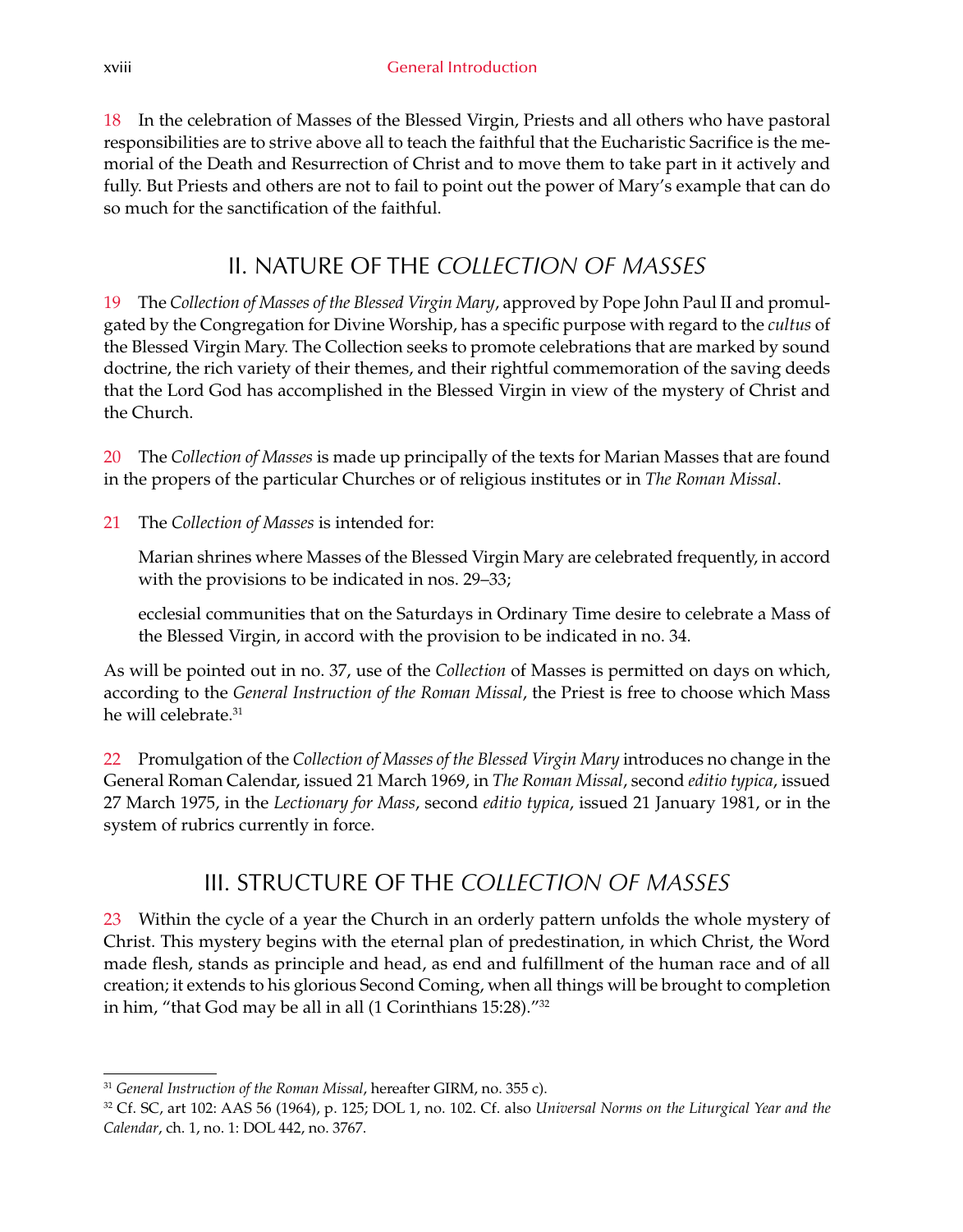24 Since Mary is so closely linked with the mystery of Christ, the *Collection of Masses of the Blessed Virgin Mary* is arranged in accord with the divisions of the liturgical year. With the mystery celebrated as the primary criterion, therefore, the forty-six formularies in the *Collection of Masses* are distributed over the seasons of the liturgical year: Advent (three formularies), Christmas Time (six formularies), Lent (five formularies), Easter Time (four formularies), Ordinary Time (twentyeight formularies).

The formularies for Ordinary Time are divided into three sections. The first section contains eleven formularies for celebrations of the Mother of God under titles that are derived chiefly from Sacred Scripture or that express Mary's bond with the Church. The second section contains nine formularies to honor the memory of the Blessed Virgin Mary under titles that refer to her cooperation in fostering the spiritual life of the faithful. The third section contains eight formularies to celebrate the memory of the Blessed Virgin under titles that suggest her compassionate intercession on behalf of the faithful.

As a result of this arrangement of Masses, the occasions and manner of Mary's cooperation in the work of salvation will be celebrated and in the most appropriate liturgical season; in addition the Blessed Virgin's close connection with the mission of the Church will be clearly expressed.

25 In accord with the practice of the Roman Liturgy the *Collection of Masses* is made up of two volumes.

The first contains the euchological texts, the Entrance and Communion Antiphons, and, in an appendix, several formularies for Solemn Blessings at the end of Mass.

The second volume contains the biblical readings assigned for each Mass, together with the Responsorial Psalms and the *Alleluia* verse or verse before the Gospel reading.

26 In Volume 1 a historical, liturgical, and pastoral introduction precedes each formulary, in order to assist the preparation for the Eucharistic celebration. Each brief introduction indicates the origin of the memorial or title of the Blessed Virgin, provides, in some cases, the sources of the formulary, and explains its teaching, which is based on biblical and euchological texts.

## IV. USE OF THE COLLECTION OF MASSES

27 If the *Collection of Masses of the Blessed Virgin Mary* is to achieve the objective intended, it must be used properly everywhere and by all.

#### *Observance of the seasons of the liturgical year*

28 For the correct use of the *Collection of Masses* the Priest Celebrant must respect the seasons of the liturgical year. As a rule, therefore, the Mass formularies are to be used during the liturgical season to which they have been assigned. But for a just reason certain formularies may be used in some other liturgical season. For example:

The Mass, "Our Lady of Nazareth," which is included among the Masses for Christmas Time (no. 8), may rightly be celebrated during Ordinary Time when a group of the faithful wish to commemorate the life led by the Virgin of Nazareth and the power of its example.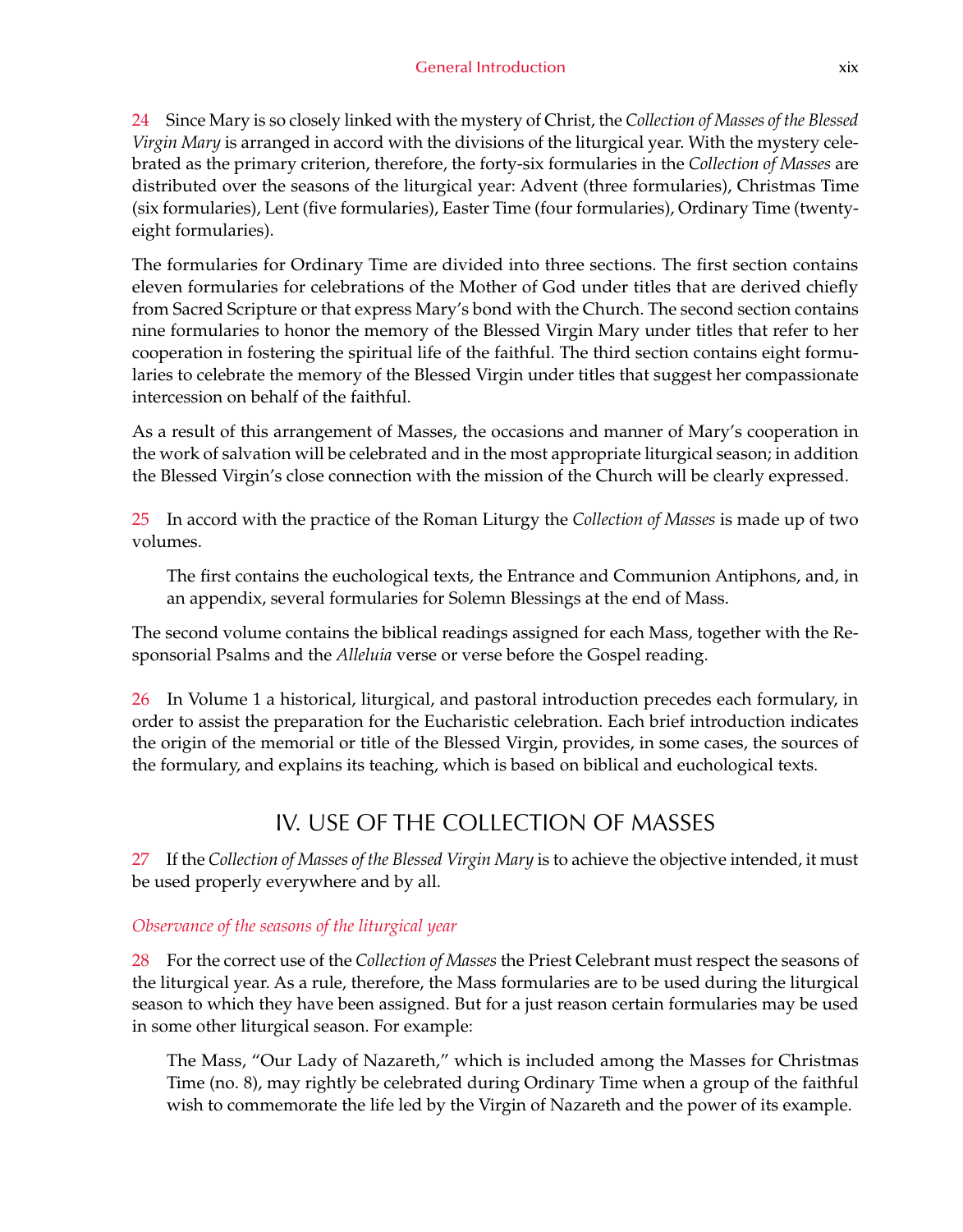The Mass, "The Blessed Virgin Mary, Mother of Reconciliation," which is included among the formularies assigned to the season of Lent (no. 14), may also be properly used during Ordinary Time, when the Eucharist is celebrated for the purpose of arousing a spirit of reconciliation and concord.

On the other hand such Masses as the Mass, "The Blessed Virgin Mary and the Epiphany of the Lord" (no. 6) or the Mass, "The Blessed Virgin Mary and the Resurrection of the Lord" (no. 15), may not be celebrated outside the seasons to which they have been assigned, because of their specific congruence with these seasons.

#### A. Use of the "Collection of Masses" in Marian sanctuaries

29 As indicated already in no. 21, the *Collection of Masses of the Blessed Virgin Mary* is intended first of all for use in Marian shrines, in order to foster authentic devotion to the Virgin at these shrines and to suffuse it with the true spirit of the liturgy.

This purpose will be of great advantage for the particular Churches, since their pastoral concerns are to such a great extent sustained and nurtured by the initiatives and programs carried out in shrines dedicated to the Blessed Virgin. As the *Code of Canon Law* directs, "at shrines more abundant means of salvation are to be provided the faithful; the word of God is to be carefully proclaimed; liturgical life is to be appropriately fostered, especially through the celebration of the Eucharist and Penance; and approved forms of popular piety are to be cultivated."<sup>33</sup>

30 Celebration of the Eucharist is the high point and center of all pastoral activity at a shrine. Participation in the Eucharistic celebration is the principal intent of large pilgrimages of the faithful to a shrine, or of groups that meet there for study or prayer, or of individuals who go there to implore some special favor of God or for quiet contemplation.

In accord with the individual circumstances of the faithful or groups of the faithful, then, every measure is to be taken to ensure that the liturgy is celebrated in an exemplary way and that in its celebration of the divine mysteries the worshiping community will itself become the faithful image of the Church.<sup>34</sup>

31 Accordingly, it has been the practice of the Congregation for Divine Worship to grant permission to Marian shrines for a more frequent celebration of Masses of the Blessed Virgin Mary.

The following norms are to be observed in the use of the *Collection of Masses of the Blessed Virgin Mary*.

a) As long as the liturgical season is respected, the Masses provided in the *Collection of Masses* may be celebrated on any day except those listed in nos. 1–6 of the Table of Liturgical Days.<sup>35</sup>

<sup>33</sup> *Code of Canon Law*, can. 1234.

<sup>34</sup> Cf. SC, art. 2: AAS 56 (1964), pp. 97–98; DOL 1, no. 2.

<sup>35</sup> In the *Universal Norms on the Liturgical Year and the Calendar*, no. 59 (DOL 442, no. 3825), Table of Liturgical Days, nos. 1–6 are as follows:

<sup>1.</sup> The Paschal Triduum of the Passion and Resurrection of the Lord.

<sup>2.</sup> The Nativity of the Lord, the Epiphany, the Ascension, and Pentecost.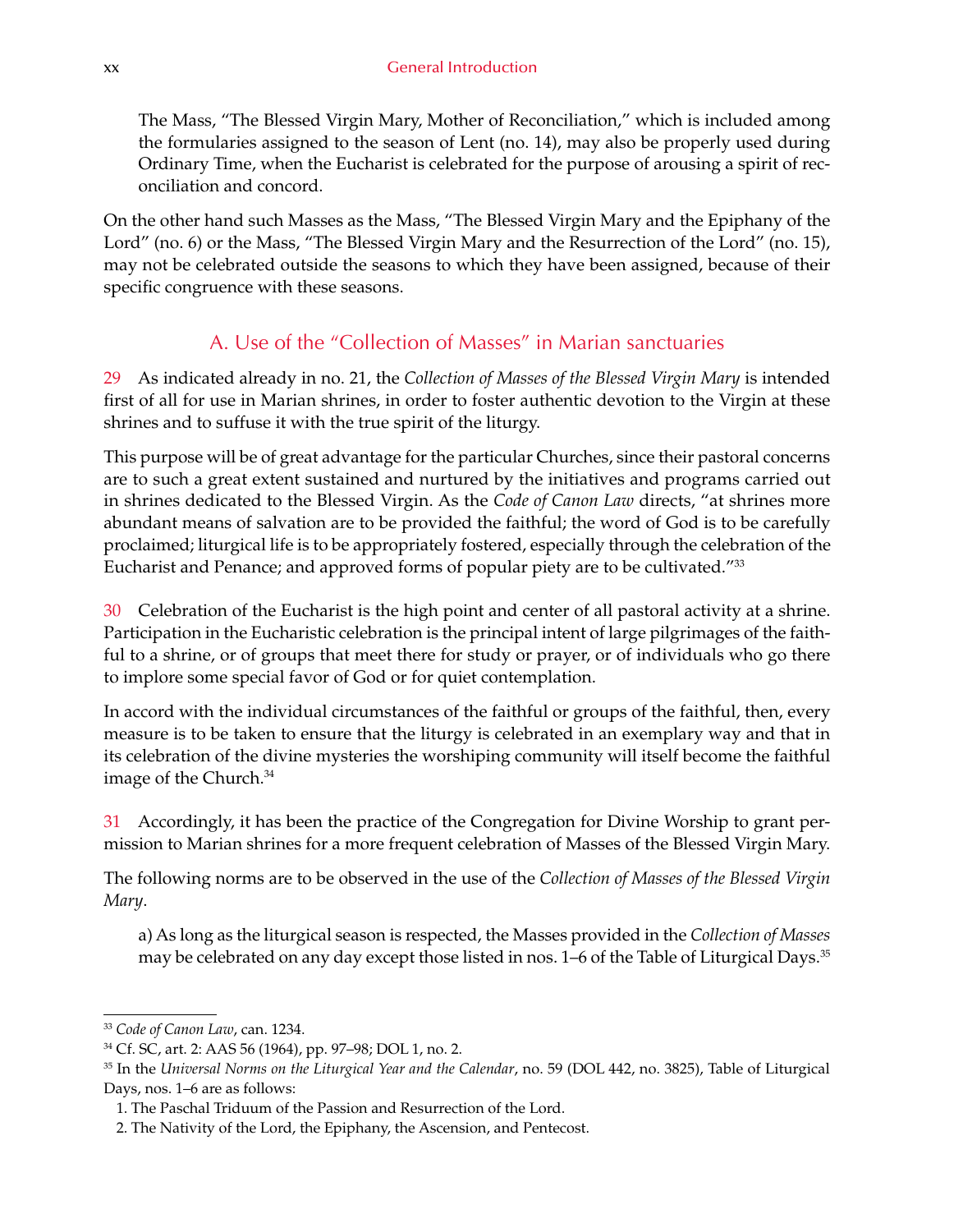b) The permission stated in paragraph a) is granted only for the Priests who are part of a pilgrimage or for Priests who celebrate Mass for the benefit of the members of a pilgrimage.

c) During the seasons of Advent, Christmas, Lent, and Easter, the biblical readings are to be those assigned in the *Lectionary for Mass* for each day of the particular season except in the case of a celebration in the manner of a Feast or Solemnity.

#### *"Proper Mass" of a shrine*

32 Because of the relevance of the texts of the "proper Mass" of a shrine to the title under which the Blessed Virgin is honored there, the Priests and faithful on pilgrimage usually wish to celebrate that Mass.

But care must be taken to respect the different liturgical seasons, so that the "proper Mass" of a shrine is not the only Mass celebrated there. Rather the Mass formularies are to be intelligently varied, so that the celebration of the Eucharist provides the faithful with an overview of the entire history of salvation and of the bonds that have joined Mary to the mystery of Christ and the Church.

33 The following is an indication, by way of example, of circumstances in which the formularies of the *Collection of Masses* may opportunely replace the "proper Mass" of a shrine:

a. during the seasons of Advent, Christmas, Lent, and Easter, when the formularies provided in the *Collection of Masses* are so perfectly relevant to the mystery of Christ then being celebrated;

b. during a pilgrimage that is to spend a number of days at a shrine or that is made up of pilgrims who visit the shrine frequently.

### B. Use of the "Collection of Masses" for a memorial of the Blessed Virgin on Saturday

34 As already mentioned in no. 21, the *Collection of Masses of the Blessed Virgin Mary* is also intended for ecclesial communities that "on Saturdays in Ordinary Time when no Obligatory

4. Proper Solemnities, namely:

Sundays of Advent, Lent, and Easter.

Ash Wednesday.

Weekdays of Holy Week from Monday up to and including Thursday.

Days within the Octave of Easter.

<sup>3.</sup> Solemnities inscribed in the General Calendar, whether of the Lord, of the Blessed Virgin Mary, or of Saints.

The Commemoration of All the Faithful Departed.

a) The Solemnity of the principal Patron of the place, the city or state.

b) The Solemnity of the dedication and of the anniversary of the dedication of one's own church.

c) The Solemnity of the Title of one's own church.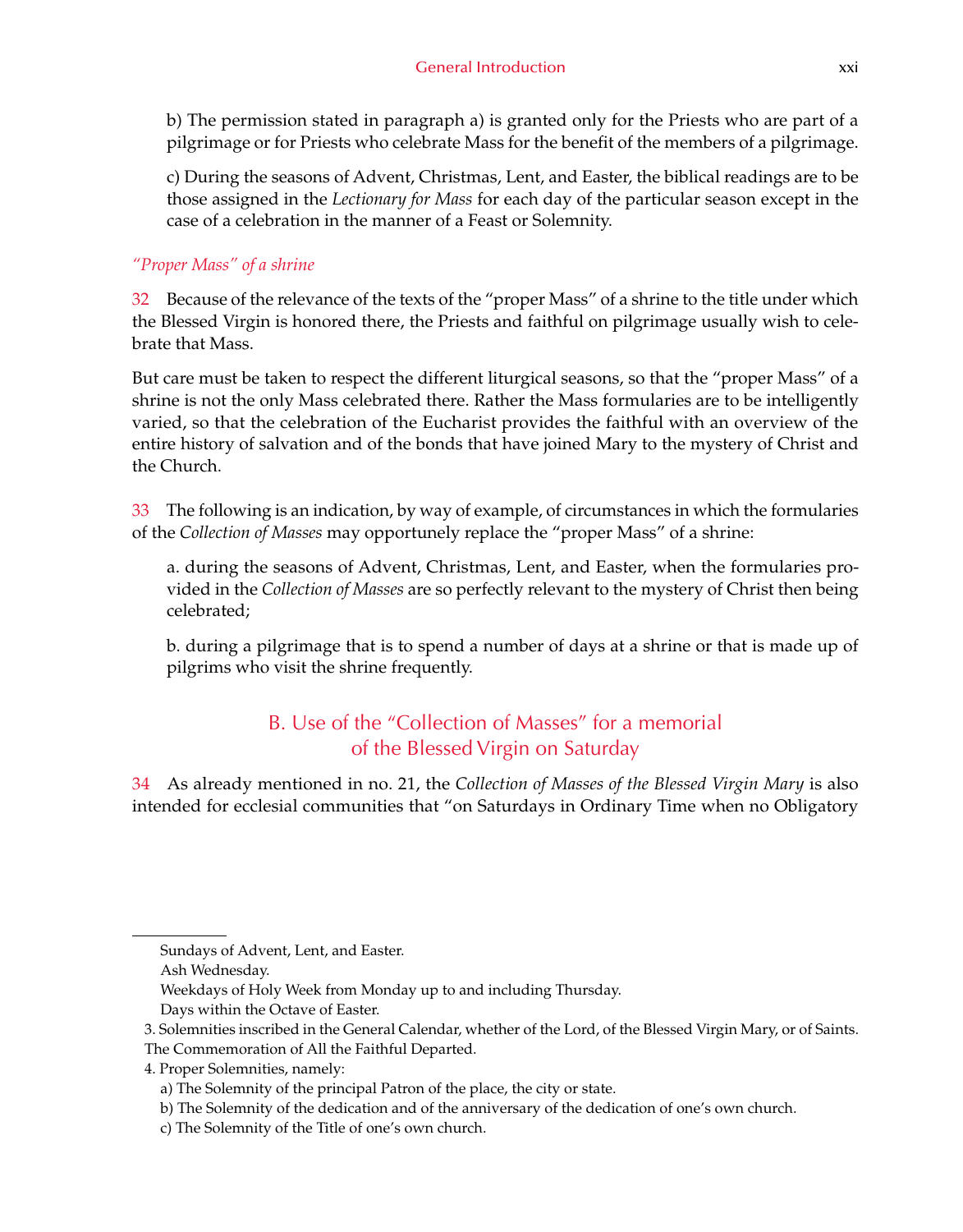Memorial occurs"36 often celebrate a memorial of the Blessed Virgin and therefore wish to have available a number of Mass formularies.

35 The custom of dedicating Saturday to the Blessed Virgin Mary arose in Carolingian monasteries at the end of the eighth century and soon spread throughout Europe.<sup>37</sup> The custom also was incorporated into liturgical books of the particular Churches and became part of the heritage of the religious orders of evangelical and apostolic life that were founded early in the thirteenth century.

In the liturgical reform following the Council of Trent, the custom of celebrating a memorial of the Blessed Virgin Mary on Saturday was incorporated into the *Missale Romanum.*

The liturgical reform initiated by the Second Vatican Council clarified the meaning of the memorial of the Blessed Virgin on Saturday and gave it new vigor by making possible a more frequent celebration of this memorial, increasing the number of formularies and biblical readings, and revising the euchological texts.

36 A number of ecclesial communities celebrate the memorial of the Blessed Virgin on Saturday as a kind of introduction to the Lord's Day. As they prepare to celebrate the weekly remembrance of the Lord's Resurrection, these communities look with great reverence to the Blessed Virgin, who, alone of all his disciples, on that "great Sabbath" when Christ lay in the tomb, kept watch with full faith and hope and awaited his resurrection.<sup>38</sup>

This "ancient and . . ., as it were, humble memorial"<sup>39</sup> of Mary recurring each week is in a certain way a reminder of the unfailing presence of the Blessed Virgin in the life of the Church.

## C. Use of the "Collection of Masses" on days when Masses ad libitum may be celebrated

37 On days when, according to the *General Instruction of the Roman Missa*l, the choice of Masses is left open,<sup>40</sup> a Priest celebrating Mass, whether with or without a congregation, has the option of using one of the formularies in the *Collection of Masses*. But "the first concern of a Priest celebrating with a congregation is the spiritual benefit of the faithful and he will be careful not to impose his personal preference on them. Above all he will make sure not to omit too often or without suf-

5. Feasts of the Lord inscribed in the General Calendar.

40 GIRM, no. 355 c).

d) The Solemnity either of the Title

or of the Founder

or of the principal Patron of an Order or Congregation.

<sup>6.</sup> Sundays of Christmas Time and the Sundays in Ordinary Time.

<sup>36</sup> *Universal Norms on the Liturgical Year and the Calendar*, no. 15: DOL 442, no. 3781.

<sup>37</sup> Cf. Bernold of Constance, *Micrologus de ecclesiasticis observationibus*, ch. 60: PL 151, 1020.

<sup>38</sup> Cf. Humbert of Romans, *De vita regulari*, ch. 24, "Why Saturday is the day assigned to the Blessed Virgin": vol.

<sup>2 (</sup>A. Befani, Rome, 1889), pp. 72–73.

<sup>39</sup> Paul VI, Apostolic Exhortation *Marialis cultus*, no. 9: AAS 66 (1974), p. 122; DOL 467, no. 3907.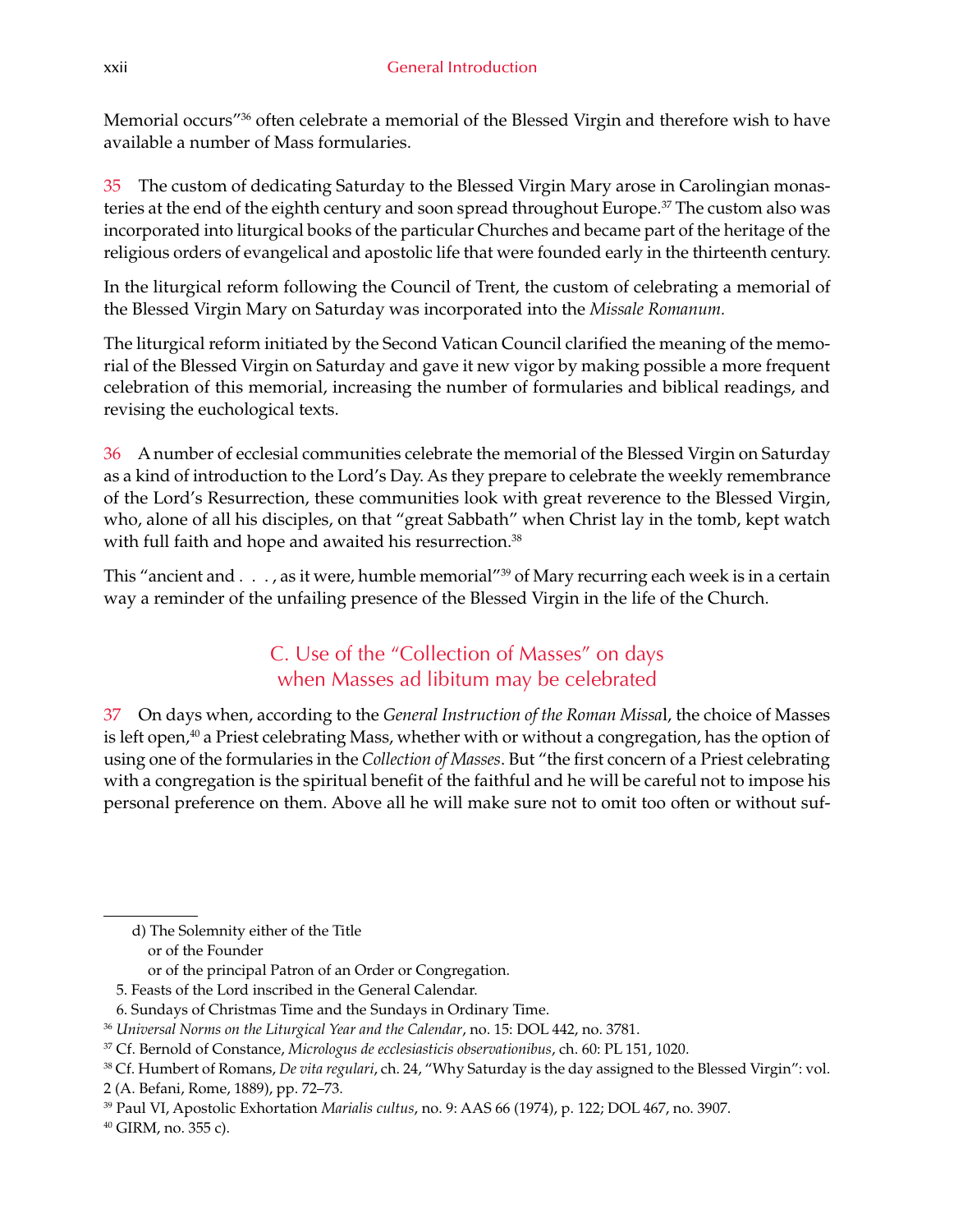ficient cause the readings assigned for each day in the weekday Lectionary; the Church's desire is that a more lavish table of the word of God be spread before the faithful."<sup>41</sup>

Priests and faithful should keep in mind that genuine Marian devotion does not demand the multiplication of Masses of the Blessed Virgin, but that in their celebration everything—readings, songs, homily, Universal Prayer, the offering of the sacrifice—be done with propriety, care, and a vital liturgical spirit.

## V. THE WORD OF GOD IN THE FORMULARIES OF THE *COLLECTION OF MASSES*

38 The particular objective of every liturgical memorial is expressed and defined through both its euchological texts and its biblical readings. It is therefore clear why even from the earliest times the greatest care has been taken in the choosing of passages of Scripture. It is also clear why each formulary in the *Collection of Masses* has been assigned its own plan of readings for the celebration of the word of God.

39 The biblical readings of the *Collection of Masses of the Blessed Virgin Mary* constitute a rich and varied corpus that in the course of the centuries has been created by the ecclesial communities of both the past and the present.

Within this biblical corpus it is possible to distinguish three types of readings:

a. readings from both the Old and the New Testament that relate to the life or mission of the Blessed Virgin or that contain prophecies about her;

b. readings from the Old Testament that from antiquity have been applied to Mary. The Fathers of the Church have always regarded the Sacred Scriptures of both the Old and the New Covenant as a single corpus that is permeated by the mystery of Christ. Accordingly certain events, figures, or symbols of the Old Testament foretell or suggest in a wonderful manner the life and mission of the Blessed Virgin Mary, the glorious daughter of Zion and Mother of Christ;

c. readings of the New Testament that, while not referring to the Blessed Virgin, still are assigned to the celebration of her memorial in order to make clear that all the virtues extolled in the Gospel, faith, charity, hope, humility, mercy, purity of heart flourished in Mary, the first and most perfect of Christ's disciples.

40 The following points are to be noted with regard to the readings assigned to each formulary in the *Collection of Masses*.

a. Only two readings are provided; the first is from the Old Testament, from an Apostle (that is, from the Epistles or from Revelation) or, in Easter Time, from Acts or Revelation; the second reading is from one of the Gospels.

<sup>41</sup> *Lectionary for Mass* (2nd *editio typica*, 1981), General Introduction, no. 83; cf. also GIRM, no. 355c. SC, art. 51: AAS 56 (1964), p. 114; DOL 1, no. 51.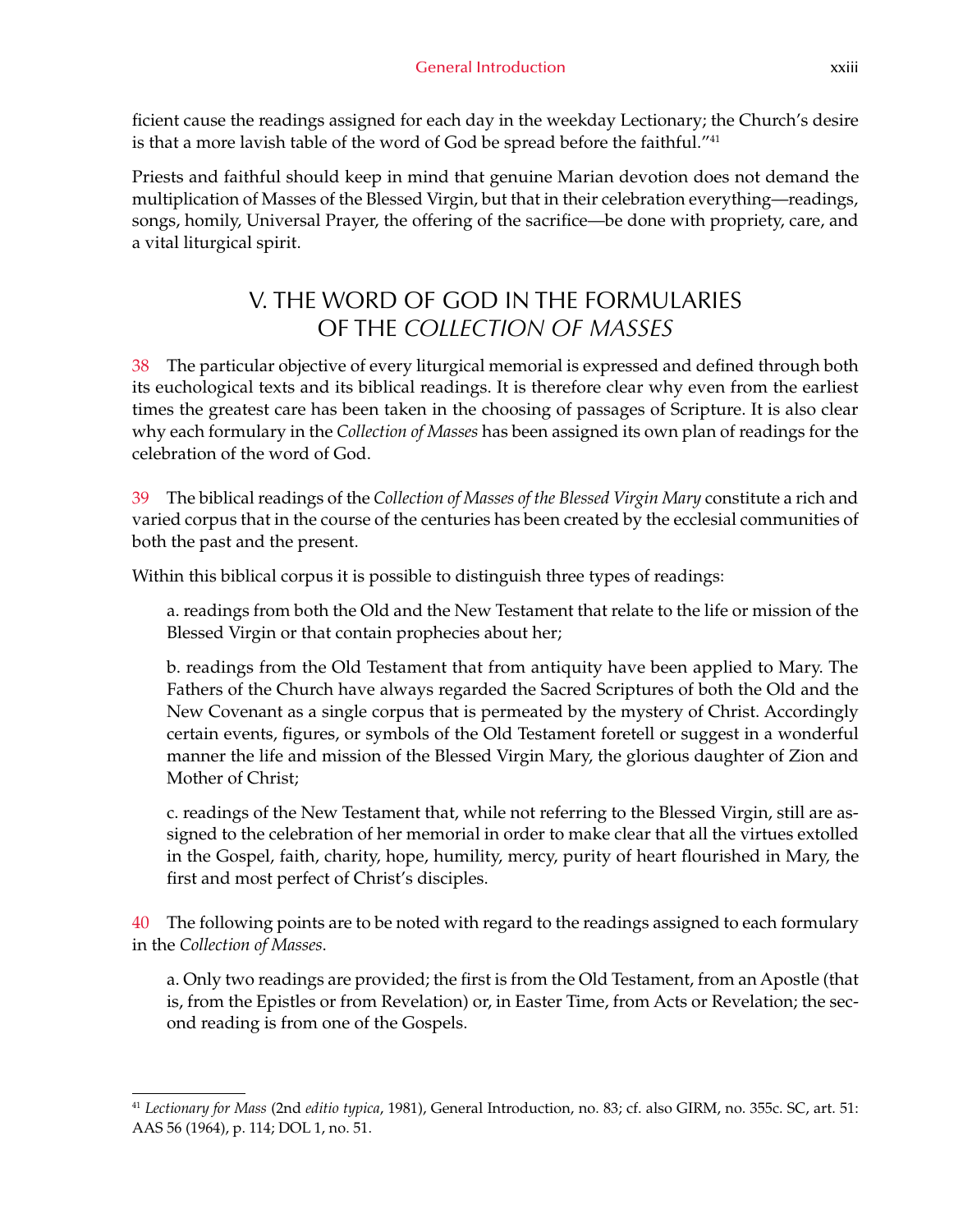b. But in special, more solemn celebrations when the Priest and the faithful wish to have three readings proclaimed at Mass, the additional reading is taken from the texts provided in the *Lectionary for Mass*, the Common of the Blessed Virgin Mary, or from the texts contained in the appendix of the Lectionary for the *Collection of Masses*. The provisions of the *Lectionary for Mass*, General Introduction, nos. 78–81 ("Principles to Be Followed in the Use of the Order of Readings), are to be observed.

c. The readings that are indicated in the *Collection of Masses* for each Mass formulary will be most appropriate for the celebration of some special memorial of the Blessed Virgin. Still, celebrants have the option of replacing these readings with other appropriate readings, taken at will from those contained in *the Lectionary for Mass*, Common of the Blessed Virgin Mary, or in the appendix of the Lectionary for the *Collection of Masses*. 42

41 The following are to be observed with regard to the liturgy of the word.

a. During the seasons of Advent, Christmas, Lent, and Easter (except for the concession in no. 31 c), the readings are to be those assigned in the seasonal *Lectionary for Mass* for each day of these seasons, lest the "continuous reading" of Scripture be interrupted or readings that express the particular character of a season be neglected.

b. During Ordinary Time it is up to the Priest Celebrant "in harmony with those who exercise some part in the celebration, including the faithful,"<sup>43</sup> to decide which is more beneficial: to take the readings from the *Collection of Masses* or to take them from the seasonal *Lectionary for Mass*.

## VI. ADAPTATIONS

42 It belongs to the Conference of Bishops to see to the vernacular translation of the *Collection of Masses*, in accord with the existing norms provided for such translations,<sup>44</sup> so as to ensure that the translation is consonant with the idiom of the various languages and the genius of the various cultures. Whenever opportune, melodies suitable for singing should be added to the translation.

43 It also belongs to the Conference of Bishops to include as an appendix to the vernacular edition previously approved formularies for Masses of the Blessed Virgin Mary under titles by which she is venerated by the faithful of an entire nation or region or of a large section of the nation or region.

<sup>42</sup> Cf. *Lectionary for Mass* (2nd *editio typica*, 1981), Common of the Blessed Virgin Mary, nos. 707–712; cf. also vol. 2 of the *Collection of Masses*, Appendix, nos. 1–21.

<sup>43</sup> GIRM, no. 352. Cf. *Lectionary for Mass* (2nd *editio typica*, 1981), General Introduction, no. 78.

<sup>44</sup> Cf. Consilium for the Carrying Out of the Constitution on the Liturgy, Instruction on the translation of liturgical texts for celebrations with a congregation, 25 January 1969: *Notitiae 5* (1969), pp. 3–12; DOL 123, nos. 838–880. Congregation for the Sacraments and Divine Worship, Circular Letter to presidents of the conferences of bishops, on the use of the vernacular in the liturgy, 5 June 1976: *Notitiae* 12 (1976), pp. 300–302; DOL 133, nos. 911–917.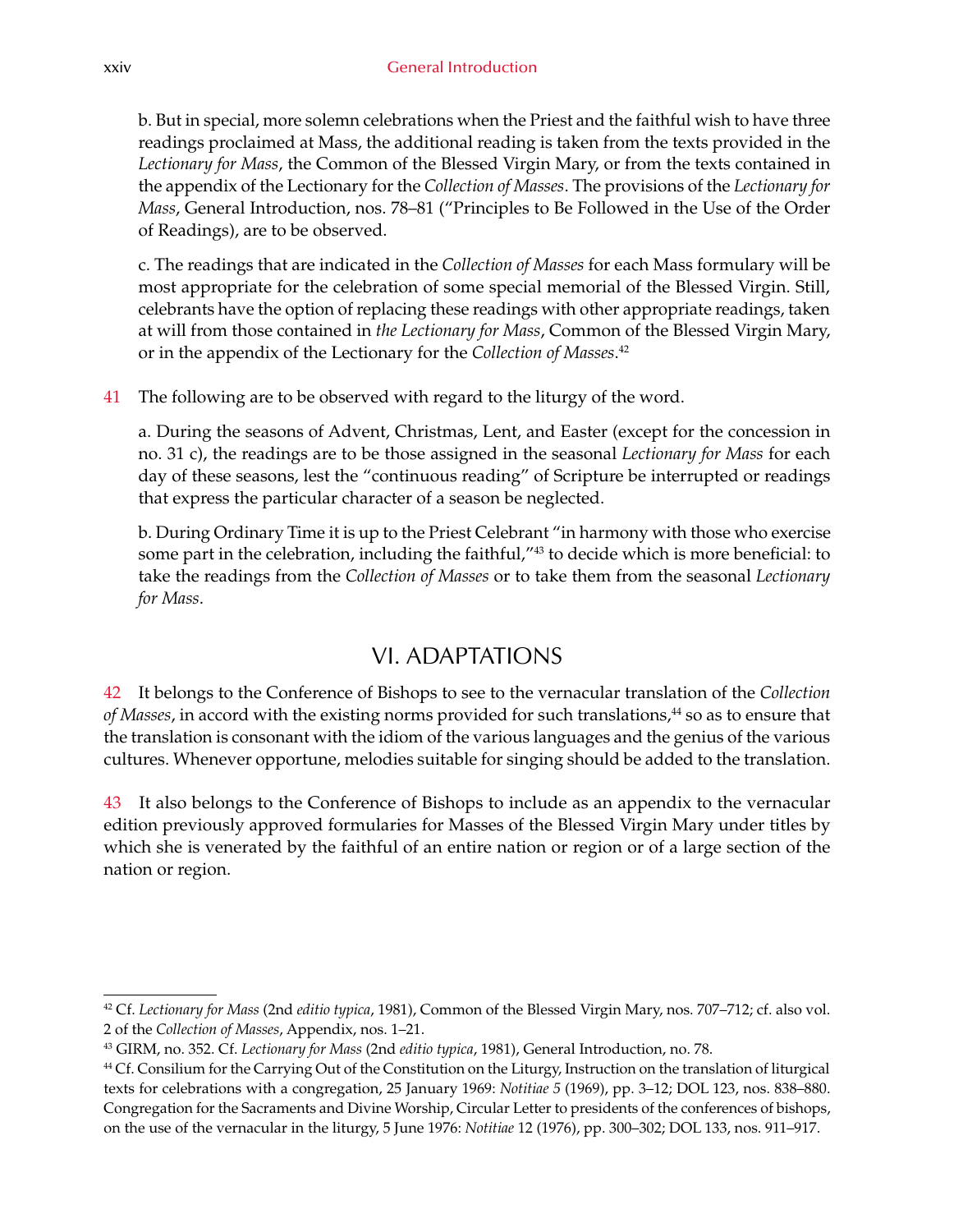## SIGLA

#### Documents of Vatican II and Papal Documents

LGDogmatic Constitution on the Church *Lumen gentium* MCApostolic Exhortation *Marialis Cultus*, on rightly grounding and increasing Marian devotion SCConstitution on the Sacred Liturgy *Sacrosanctum Concilium*

#### Bibliographical Abbreviations

AAS*Acta Apostolicae Sedis. Commentarium officiale* (Vatican City, 1909– ) ASS*Acta Sanctae Sedis. Ephemerides Romanae. Authenticae et officiales* (Rome, 1865–1908) CSEL*Corpus scriptorum ecclesiasticorum Latinorum* (Vienna, 1866– ) LH*Liturgia Horarum* MR*Missale Romanum, editio typica tertia emendata* (2008) OLM*Ordo Lectionum Missae* Pa*Sacramentarium Paduense* (The Sacramentary of Padua) PG*Patrologiae cursus completus: Series graeca*, J.P. Migne, ed., 161 v. (Paris, 1857–66) PL*Patrologiae cursus completus: Series latina*, J.P. Migne, ed., 222 v. (Paris, 1844–55) Sch*Sources chrétiennes*, H. de Lubac et al., ed. (Paris, 1941– ) Ve*Sacramentarium Veronense* (The Verona Sacramentary)

#### Abbreviations for the Identification of Texts

*AllAlleluia* AntAntiphon **ColCollect** Com AntCommunion Antiphon Ent AntEntrance Antiphon GosGospel Reading Gos VerGospel Verse 1 ReadFirst Reading PCPrayer after Communion POPrayer over the Offerings PrefPreface RespResponsorial Psalm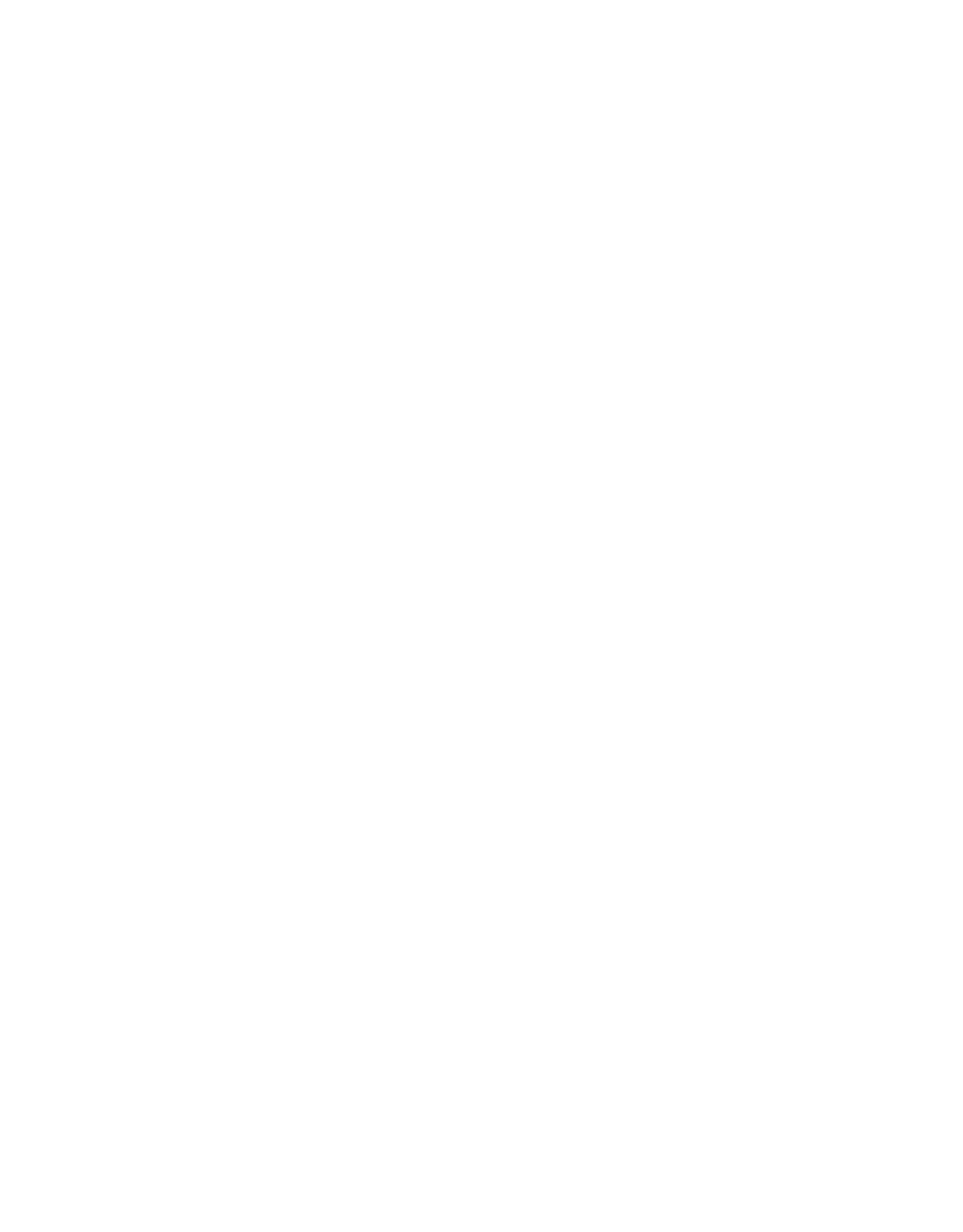## ADVENT

During Advent the Roman Liturgy celebrates the two comings of the Lord: the First Coming in lowliness, when in the fullness of time (cf. Galatians 4:4) the Lord took flesh of the Blessed Virgin Mary and came into the world to save the human race; the Second Coming in glory, when at the end of time the Lord will come "to judge the living and the dead" *(Creed)* and to lead the just into the house of his Father where Mary has preceded them in glory.

## MASS FORMULARIES

- 1. The Blessed Virgin Mary, Chosen Daughter of Israel
- 2. The Blessed Virgin Mary and the Annunciation of the Lord
- 3. The Visitation of the Blessed Virgin Mary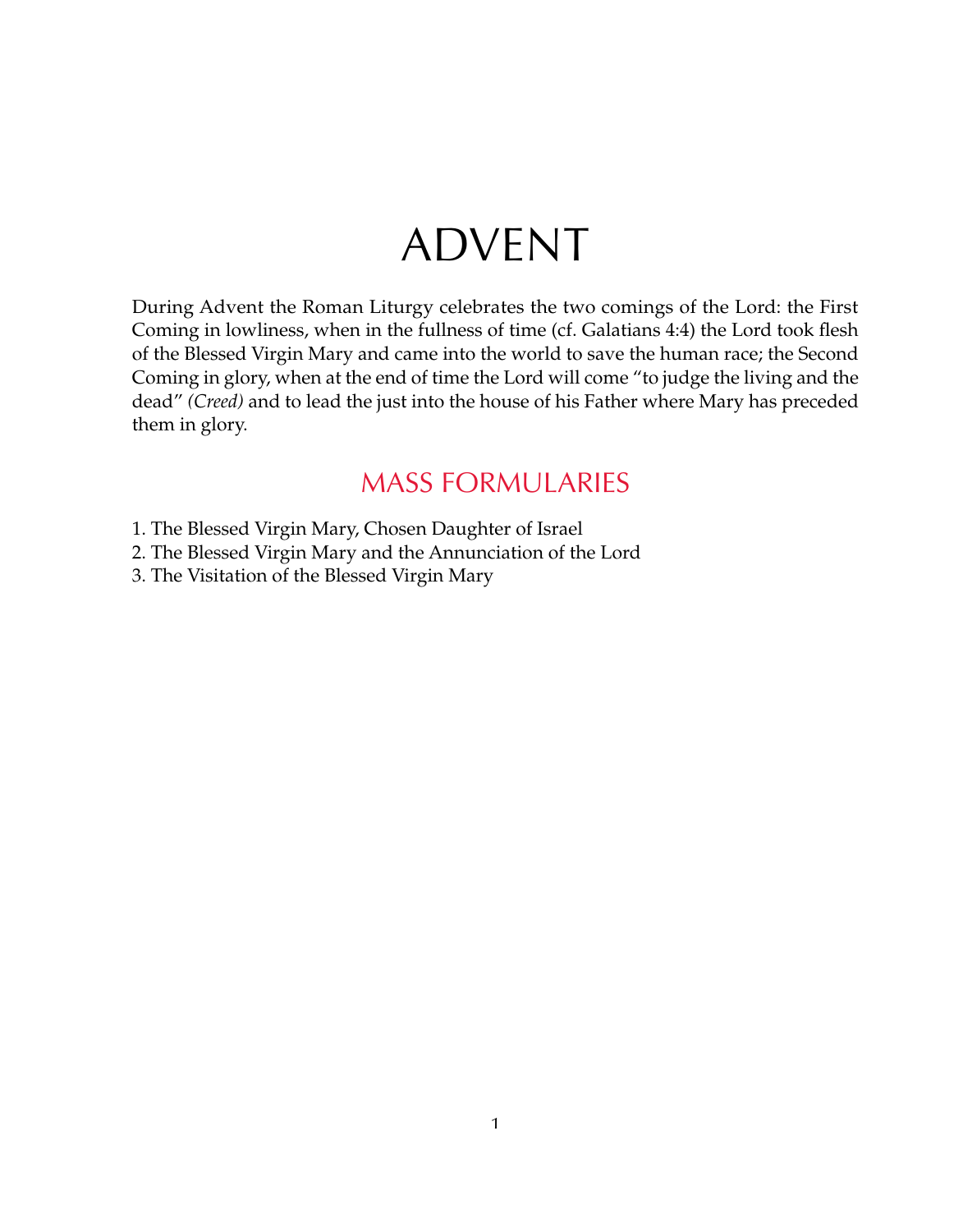## **1. THE BLESSED VIRGIN MARY, CHOSEN DAUGHTER OF ISRAEL**

During Advent the Roman Liturgy celebrates the plan of salvation by which the merciful God called the patriarchs, united them to himself in a covenant of love, established the Law through Moses, raised up the prophets, and chose David as the one from whose line the Savior of the world was to be born. The books of the Old Testament, in foretelling the coming of Christ, "gradually bring into clearer light the figure of a woman, the Mother of the Redeemer" (LG, n. 55): she is the Blessed Virgin Mary, whom the Church proclaims as the joy of Israel and the noble daughter of Zion.

Our Lady, who undid the sin of Eve by her sinlessness, "is by nature the daughter of Adam" (Pref; in believing the message of the angel she conceived the Son of God in her virginal womb: "she is by faith the true child of Abraham" (Pref); "she is by descent the branch from the root of Jesse, bearing the flower that is Jesus Christ our Lord" (Pref).

In her sincere obedience to the Law and her wholehearted acceptance of God's will, she is, in the words of the Second Vatican Council, "exalted among the humble and poor of the Lord, who trustingly hope in him for salvation and from him receive it. After the long period of waiting for the fulfillment of the promise, in her at last the fullness of time is reached, and a new order of providence is begun, when the Son of God takes from her a human nature in order to free the human family from sin through the mysteries of his earthly life" (LG, no. 55).

This Mass in honor of our Lady, chosen daughter of Israel, recalls and celebrates this mystery of God's mercy and our salvation.

The first reading appropriately commemorates either God's promise to Abraham ("All the communities of the earth shall find blessing in you": 1 Read, Genesis 12:1-7; cf. Luke 1:55) or God's promise to David through the prophet Nathan ("Your house and your kingdom shall endure forever before me; your throne shall stand firm forever": 1 Read, 2 Samuel 7:1-5, 8b-11, 16; cf. Luke 1:32-33). The Gospel reading proclaims the ancestry of Christ (Gos, Matthew 1:1-17), showing that our Savior is son of David and son of Abraham (cf. Matthew 1:1).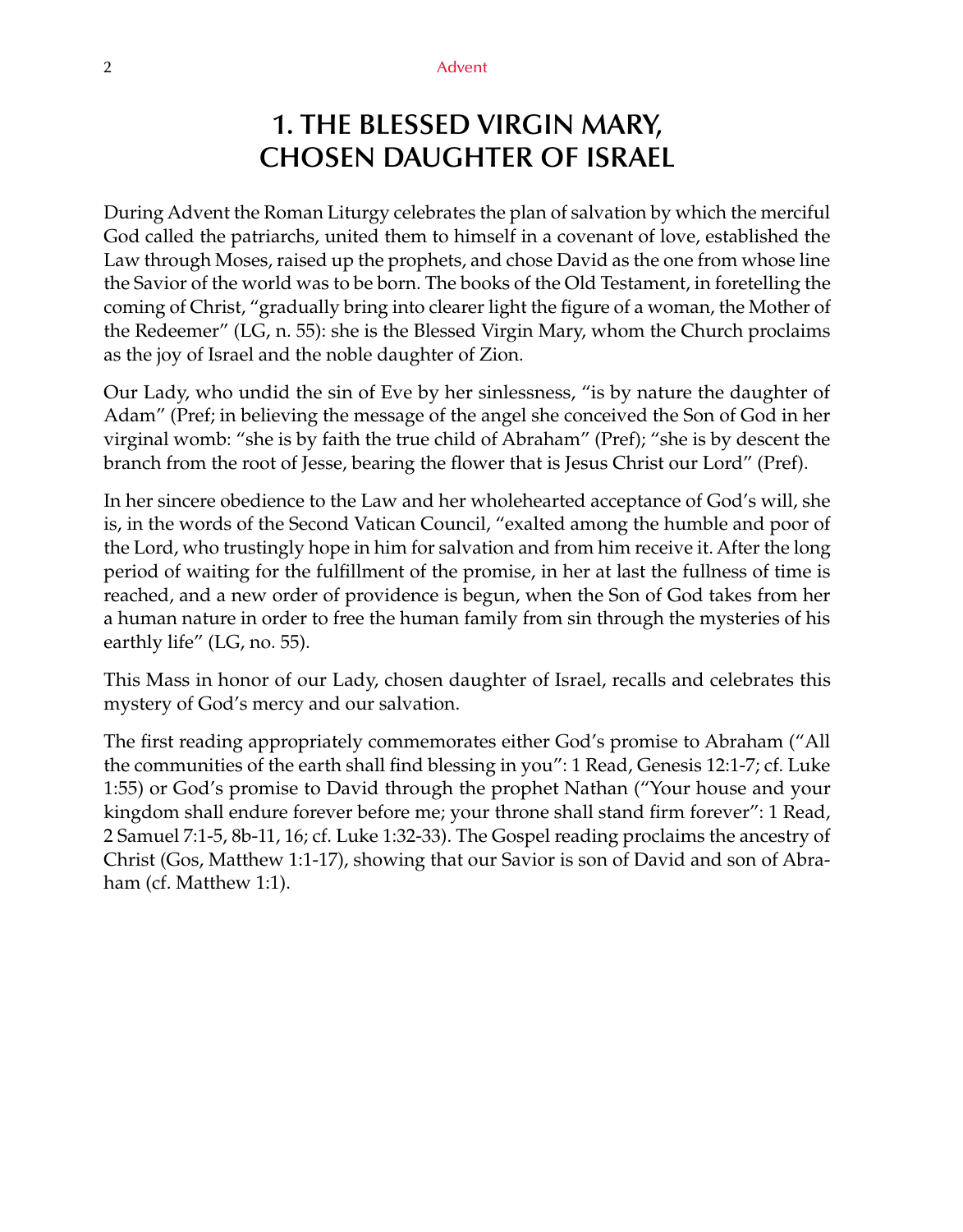**Entrance Antiphon** Cf. Zephaniah 3:14; Haggai 2:8

**Rejoice and be glad with all your heart, daughter of Jerusalem; the Desired of all nations is coming, and the house of the Lord will be filled with glory.**

#### **COLLECT**

**A O God, who chose the Blessed Virgin Mary, foremost among the poor and humble, to be the Mother of the Savior, grant, we pray, that, following her example, we may offer you the homage of sincere faith and place in you all our hope of salvation. Through our Lord Jesus Christ, your Son, who lives and reigns with you in the unity of the Holy Spirit, one God, for ever and ever.**

**B O God, who, fulfilling the promise made to our Fathers, chose the Blessed Virgin Mary, the noble daughter of Zion, grant that we may follow her example, for her humility was pleasing to you and her obedience profitable to us. Through our Lord Jesus Christ, your Son, who lives and reigns with you in the unity of the Holy Spirit, one God, for ever and ever.**

#### **PRAYER OVER THE OFFERINGS**

**Accept, O Lord, these offerings, and by your power change them into the Sacrament of salvation, in which, fulfilling the sacrifices of the Fathers, is offered the true Lamb, Jesus Christ your Son, born of the ever-Virgin Mary in a way beyond all telling. Who lives and reigns for ever and ever.**

**Preface P 1, page 80.**